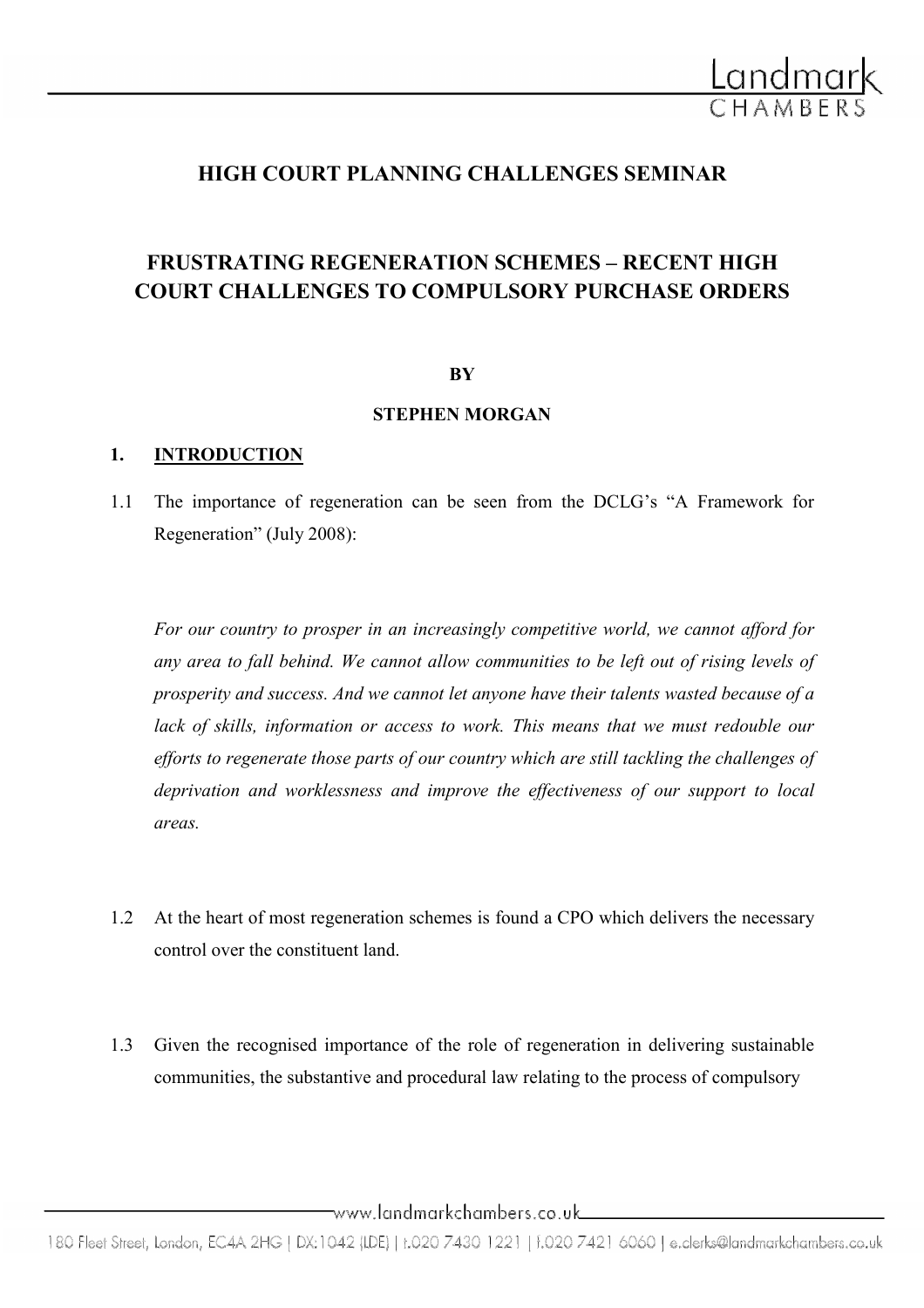purchase has undergone amendment; in particular by way of the Planning and Compulsory Purchase Act 2004.

1.4 The aim has been to give added flexibility to the process and to broaden the powers; and to reduce the risk of defects in the process. As the Memorandum to Circular 06/2004 states (at paragraph 2):

Its aim is to help them [the acquiring authorities] to use the their compulsory purchase powers to best effect and, by advising on the application of the correct procedures and statutory or administrative requirements, to ensure that orders progress quickly and are without defects.....

- 1.5 As part of the amendments to CPO powers and procedures under the 2004 Act, the power to acquire land for development under section 226 of the Town and Country Planning Act 1990 was amended (this power was used in the Walker case dealing with a CPO for A City Academy in Darwen, Lancashire) . There are of course many other compulsory purchase powers available to be utilised as part of a regeneration scheme. For example the Leasehold Reform, Housing and Urban Development Act 1993 created the Urban Regeneration Agency with powers (under section 162 of that Act) of compulsory acquisition (see the *Pascoe* and *McCabe* cases below). [The URA merged with the Commission for New Towns in May 1999 and adopted the operating name "English Partnerships"]
- 1.6 There are themes that can be identified, however. It will be noted for example that 3 of the cases relate to the Olympic scheme (Neptune Wharf, Smith and Sole). It may come as no surprise that none of these challenges succeeded. Two of the cases relate to the extensive regeneration investment in Liverpool (Pascoe and McCabe).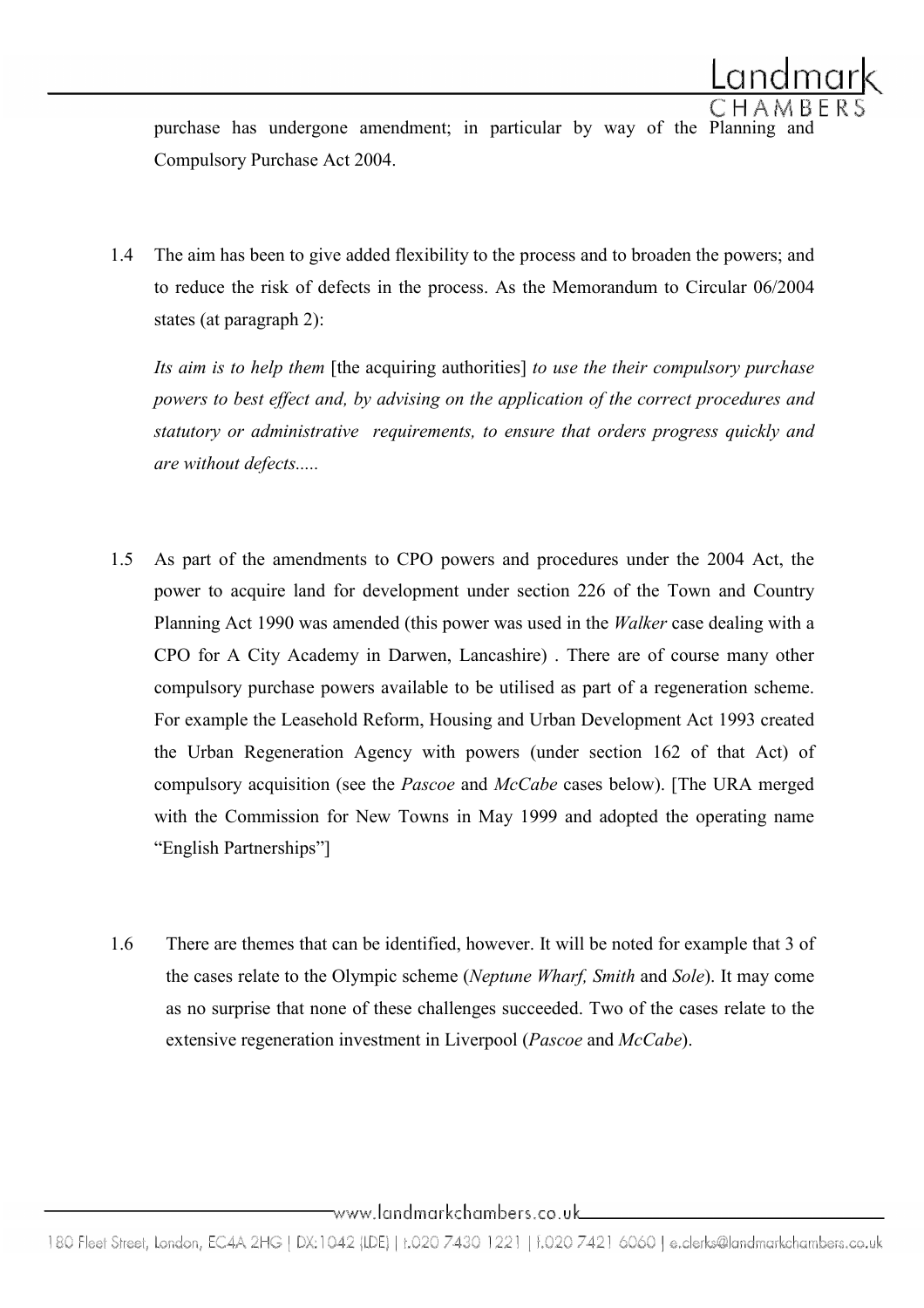- 1.7 This paper has categorised the cases by way of subject matter: obviously most cases involve more than one point of law. However, for ease of analysis the following loose headings are used:
	- Procedural Defects
	- Meeting the Statutory Tests
	- Equality of Arms
	- Other Human Rights Issues & "Foregone Conclusion"
	- •

# 2. PROCEDURAL DEFECTS

# **Collis**

- 2.1  $\,$  R. (on the application of Collis) v Secretary of State for Communities and Local Government Queen's Bench Division (Administrative Court) 20 September 2007 [2007] EWHC 2625 (Admin); [2008] R.V.R. 120 (Underhill, J.) related to a CPO made pursuant to section 17 of the Housing Act 1985.
- 2.2 The applicant home owners (C) applied under the Acquisition of Land Act 1981 s.23(1) to quash a CPO made by the respondent local authority and confirmed by the Secretary of State. The order had been made in respect of a number of flats in Tower Hamlets for the purpose of regenerating the area. By resolution the local authority resolved that it was to "initiate and appropriately manage [the] back up compulsory purchase order processes to assist the necessary re-purchase of leaseholds in [name of the blocks of flats]".
- 2.3 A number of objections were received and a public inquiry was held. At the end of the public inquiry the Inspector recommended to the Secretary of State that the order be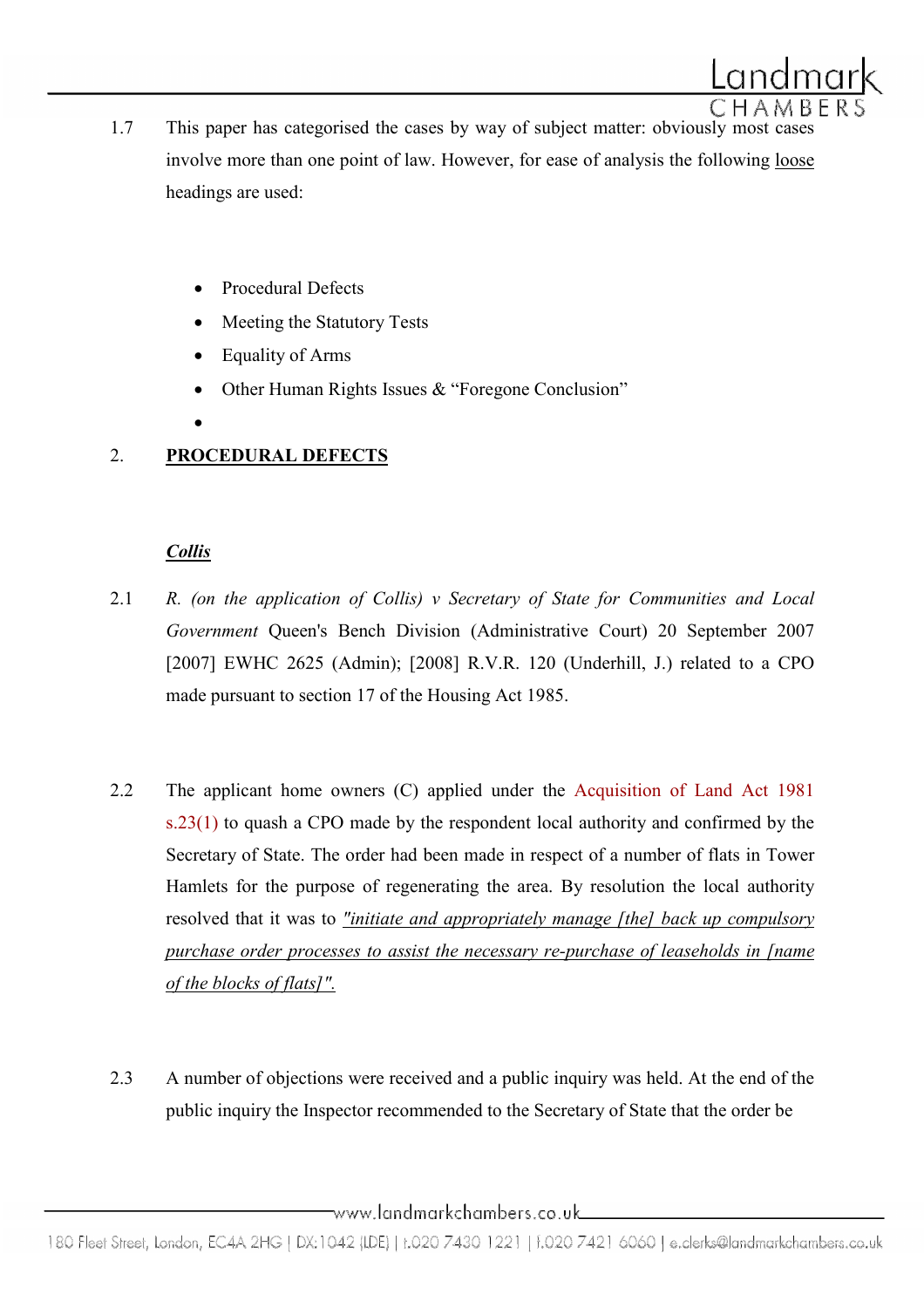

 confirmed. C submitted that the resolution was not a valid authority for the order because the words "initiate" and "manage" fell short of authorising the taking of a formal legal step. C argued that the resolution only authorised preparatory steps such as negotiating with the owners, confirming the identity of the owners, occupiers and mortgagees and surveying the properties to see if they were sub-standard or defective. The Secretary of State and local authority submitted that the language of the resolution was fully effective to authorise the order and that even if the order was invalid, the Secretary of State's confirmation could have validated it. The local authority and Secretary of State also submitted that if the order was invalid, the court should refuse to exercise its discretion to quash it, as all of the other owners and occupiers of the flats had agreed to vacate, and of the seven claimants, five had agreed to vacate and the remaining two were not occupiers.

- 2.4 The Application was refused:
	- (1) The resolution had to be construed as it stood. The drafting of the resolution constituted adequate authorisation for the order in fact made. The only sensible meaning that could be given to the term "initiates and ... manages... CPO processes" was as a reference to the making of a compulsory purchase order. The making of an order was in fact the first step in a process which included confirmation by the Secretary of State, the issue of a notice to treat and if necessary a notice of entry, followed by assessment of compensation. Those were the processes referred to in the resolution, not the preparatory steps referred to by C, since none of those steps, save for the need to survey the properties, required any formal authorisation. Whilst a survey of the properties might require formal power in order to gain access, that was of little significance in the instant case where the order was not based on the condition of the particular properties but on the block as a whole, as to which the local authority had been fully advised.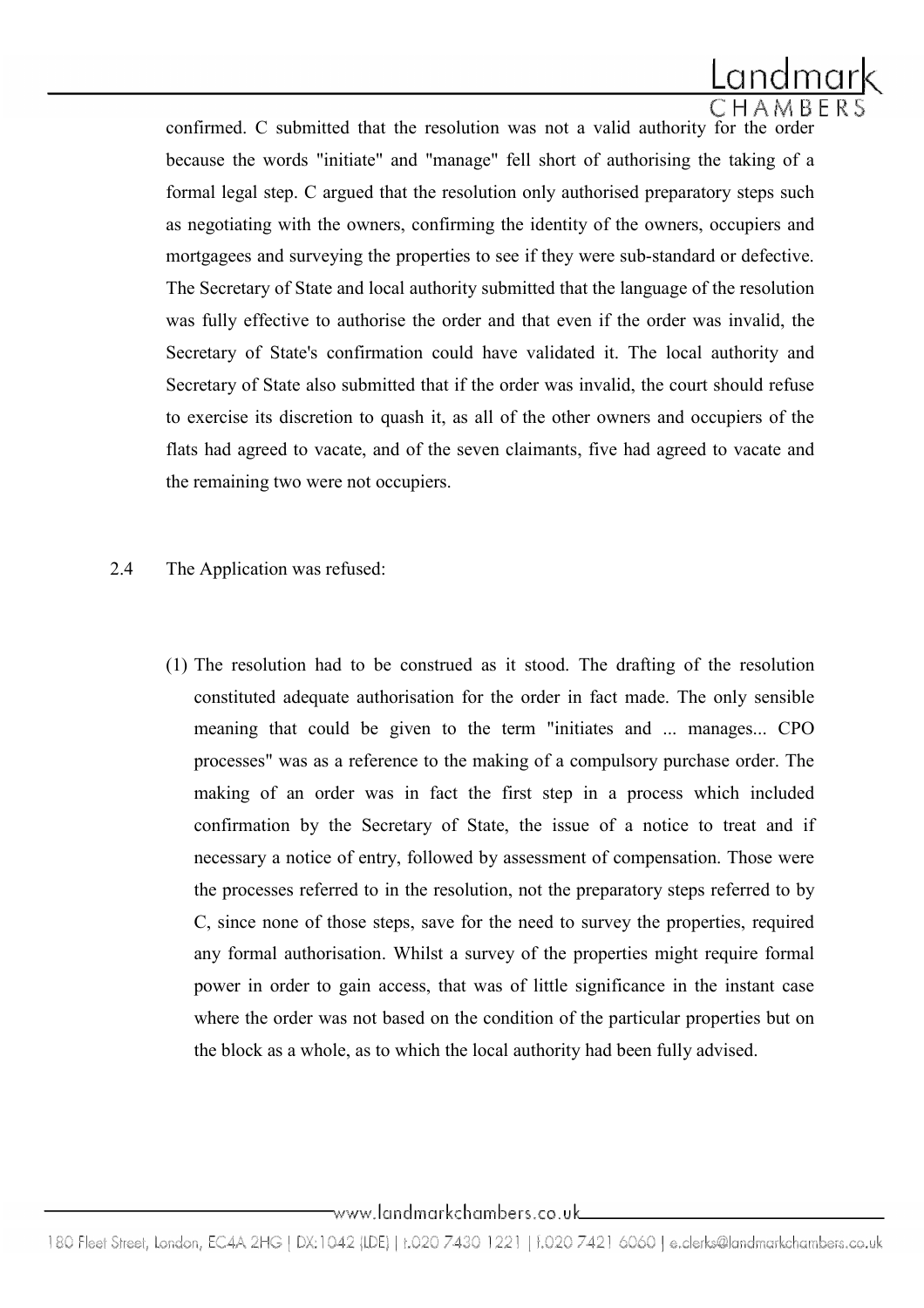

- (2) Since the order had been validly made there was no need to consider the Secretary of State's fall-back submissions. However, had the court needed to do so, it would not have been persuaded by the argument that the Secretary of State could validly confirm an invalid order.
- 2.5 The Judge stated that the Secretary of State's submission regarding the exercise of discretion was an attractive one, but the court would have needed to hear much fuller argument about the possibility of prejudice to any of the Claimants before it would have been prepared to accede to it, Miller v Weymouth and Melcombe Regis Corp (1974) 27 P. & C.R. 468 QBD considered.

### **Neptune Wharf**

l

- 2.6 R(on the application of Neptune Wharf Ltd) v Secretary of State for Trade and Industry [2007] 2 P&CR 20, concerned a claim for judicial review by the owners and lessees of land subject to a CPO to provide a relocation site for a bus depot for the 2012 Olympics. The Inspector had stated that the confirmation of the CPO depended on whether planning permission was obtained and that if the application had not been concluded, the SoS should make a direction pursuant to s.13C (Confirmation in Stages) of the Acquisition of Land Act  $1981<sup>1</sup>$  to postpone his consideration of the order.
- 2.7 The planning application had not been determined and so the SoS accepted this recommendation and made the direction postponing consideration of the order in relation to the Claimants' land until he was notified of the outcome of the application or such earlier date as might be appropriate. The Claimants argued that  $s.13C(5)(a)$ (Confirmation in Stages) required the SoS to set a specific date and his failure to do so was unlawful:

<sup>&</sup>lt;sup>1</sup> Inserted by section 100(6) of the Planning and Compulsory Purchase Act 2004. www.landmarkchambers.co.uk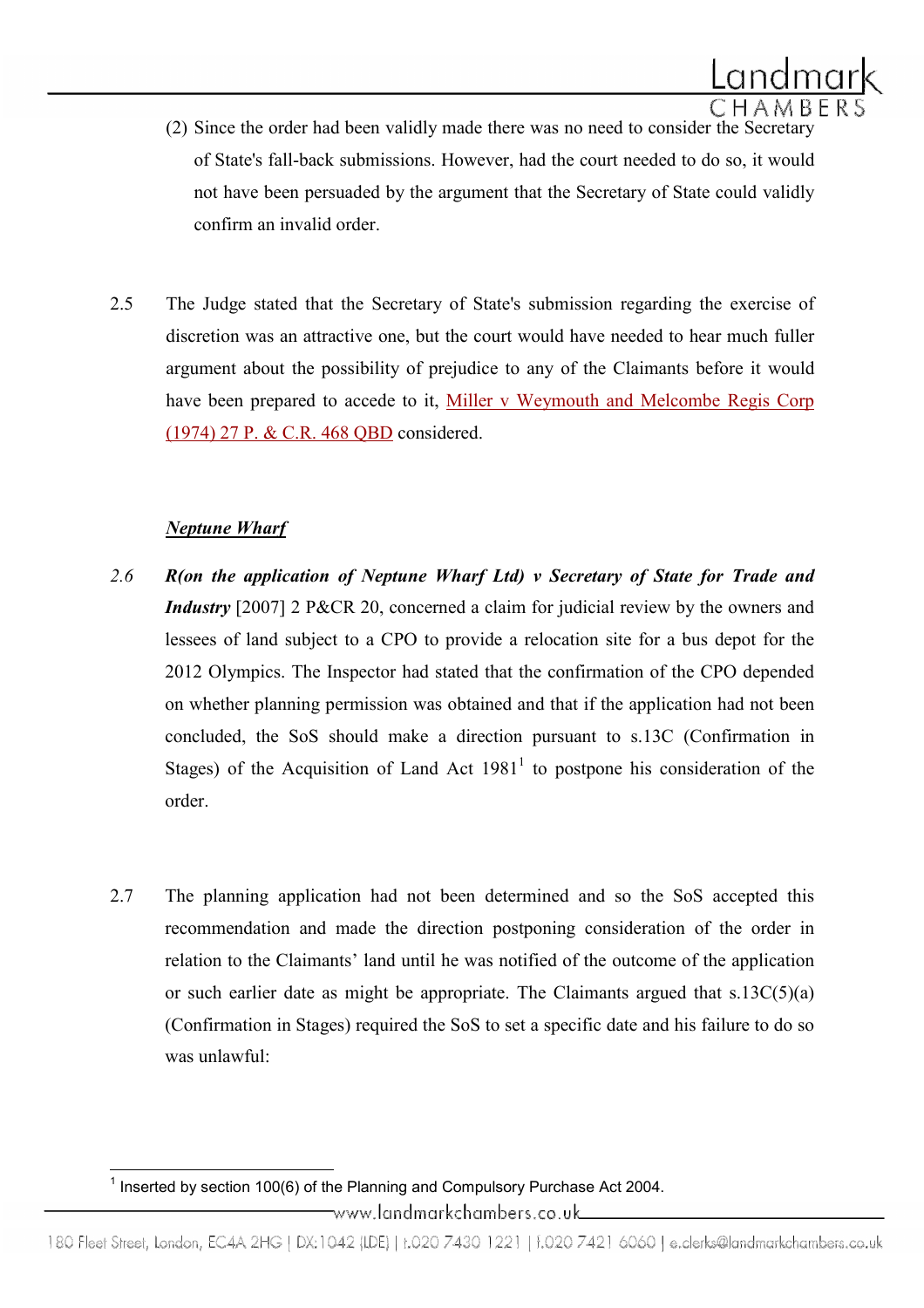

#### If the confirming authority acts under subsection (1)-

- (a) It must give a direction postponing consideration of the order, so far as it relates to the remaining part, until such time as may be specified by or under the direction;
- 2.8 The Claimants also argued that by making the direction without giving them a hearing, the SoS had breached the rules of natural justice.
- 2.9 Wyn Williams J rejected these complaints. He held that s.13C was concerned with situations where a decision maker faced uncertainty and therefore wished to defer his decision. To require a specific date would therefore be extremely difficult and Parliament could not have intended such a result. Furthermore, it was not unfair to issue the direction without hearing representations, especially since an opportunity had been afforded to make representations after service of the direction.

### Smith

- 2.10 In Smith v Secretary of State for Trade and Industry [2007] EWHC 1013, the Claimants were gypsy and travellers who sought to quash a CPO of the caravan sites that they occupied. The CPOs were required as part of the site for the 2012 Olympics. The Inspector concluded that to prevent a breach of the Claimants' human rights, the order should not be confirmed until the SoS was satisfied that alternative traveller sites would be available. The SoS confirmed the orders without alternative sites being available because of the clear and overwhelming importance, timing and urgency of the order.
- 2.11 Wyn Williams J held that the SoS had not breached the Claimants' rights under Art.8 ECHR since the decision was a justified and proportionate measure given the overwhelming importance of acquiring the site. He also held that a decision to confirm a CPO might be proportionate even though it was not the least intrusive interference with a landowner's rights. In any event, on the facts, the CPO was the least intrusive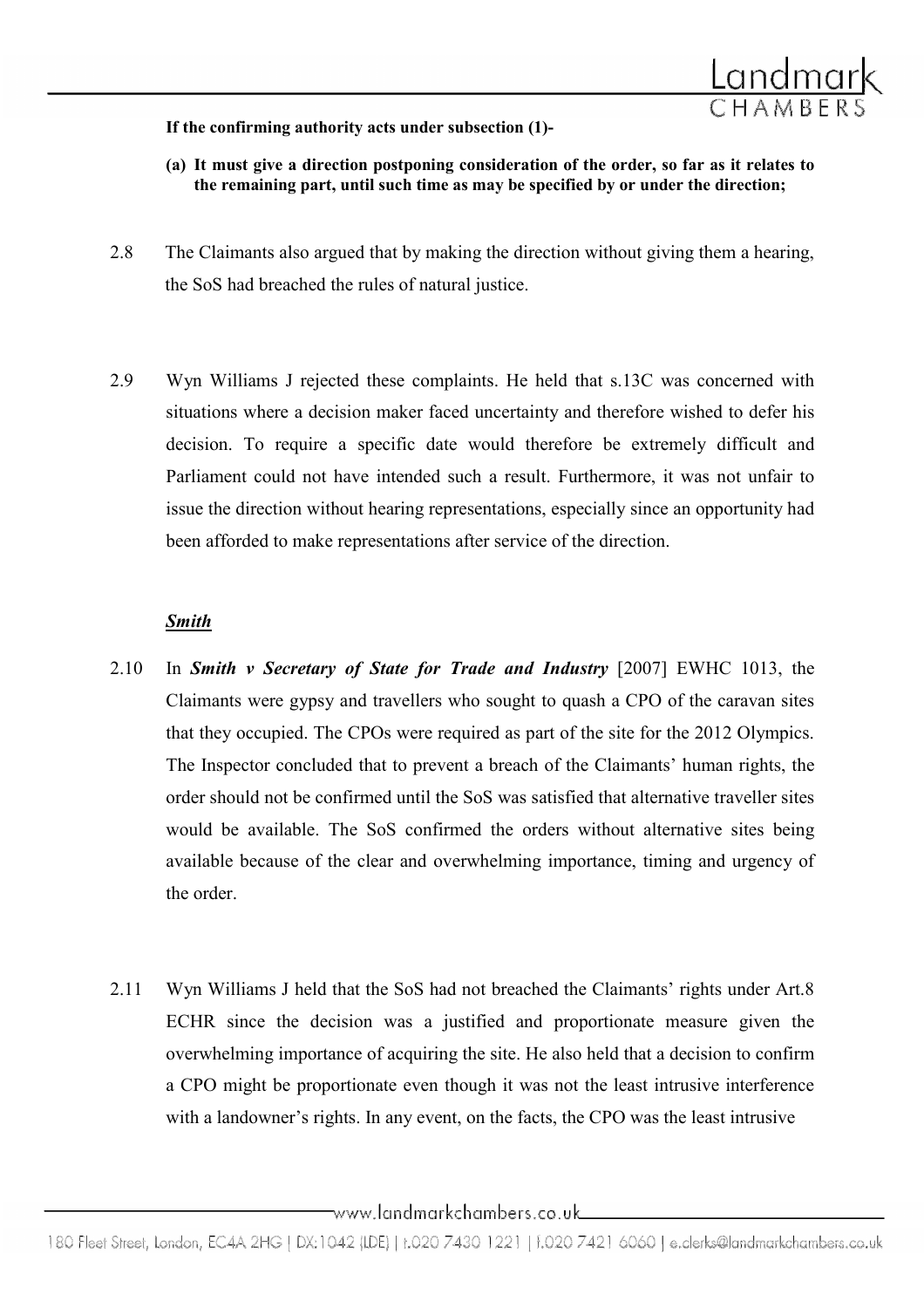measure since realistically the only way of ensuring that a substantial proportion of the land for the 2012 Games was obtained by the necessary date was to make the order.

# Sole

- 2.12 This was another challenge to a CPO made in relation to the Olympics. In Sole  $\nu$ Secretary of State for Trade and Industry [2007] EWHC 1527 (Admin), Prior to the announcement that London had been awarded the Games, in 2004 planning permission had been granted for the Olympic Village subject to a number of conditions, including a Grampian condition. That condition required that if the Olympic bid was successful, the development could not commence until a residential relocation strategy was submitted and approved by the LPA.
- 2.13 The London Development Agency subsequently made a CPO covering the Clays Lane housing estate where the Claimants lived. At inquiry it was made clear that the 2004 permission was not being relied upon. The Inspector therefore concluded that the CPO should be confirmed notwithstanding the absence of an approved relocation strategy because the Olympics required an extraordinary effort to implement large-scale development in a short period of time.
- 2.14 The Claimants argued that the Inspector had misdirected himself in relation to the Grampian condition, that the decision breached Art. 8 ECHR because there was not such an urgent need to justify a refusal to delay the order under s.13C.
- 2.15 Sir Michael Harrison held that the Inspector had referred to and understood the Grampian condition and that he was well aware that the absence of an approved relocation strategy concerned the residents. However, he was entitled to decide that there was no need to seek approval for a relocation strategy that was effectively already underway and it was very difficult for the Claimants to show that that process would not meet their needs.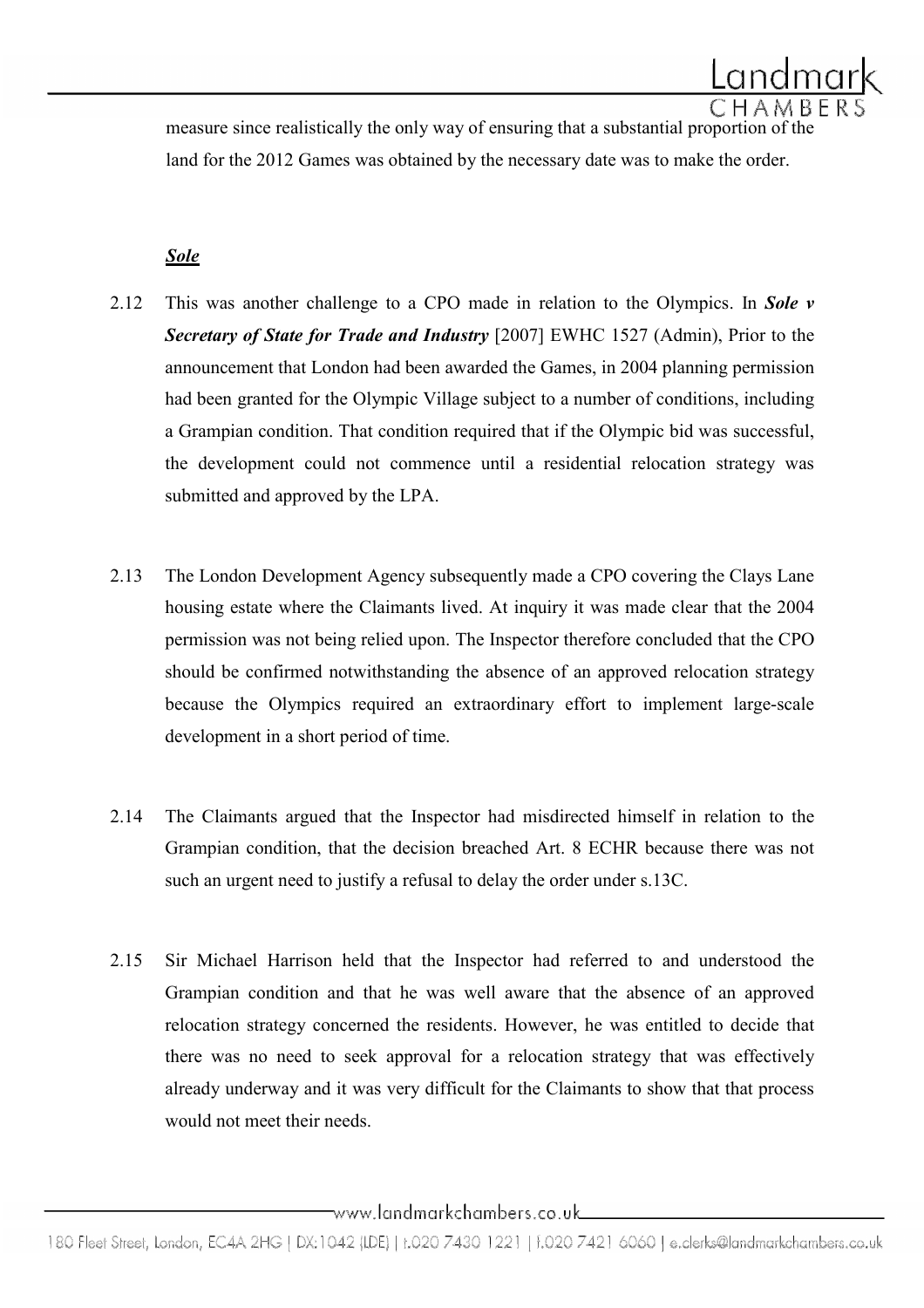2.16 He also held that there had been no breach of the Claimants Art.8 rights. The CPO was a proportionate interference, having regard to the fact that the Olympic Games were in the interests of the economic well-being of the country. It was not correct that there was no urgent need for the CPO; the construction was due to be carried out in early 2008 and the need was acute.

# Belfields

- 2.17 In Belfields Ltd v Secretary of State for Communities and Local Government [2007] EWHC 3040 (Admin) (September 2007, Mr George Bartlett QC sitting as a Deputy High Court Judge) one of the grounds of challenge was that the order should have referred to the amendment to section 226(1) of the TCPA 1990 made by the Planning and Compulsory Purchase Act 2004. This was rejected by the Court on the basis that the amendment imposed a limitation on the exercise of the power ( i.e. that the authority must not exercise the power unless it thinks that the development or improvement is likely to contribute to the achievement of the promotion or improvement of the economic, social or environmental well-being of their area) and does NOT contain the power under which the CPO was being made.
- 2.18 Another ground in this case was that the resolution to make the CPO was made by the Council's cabinet and not, as the Claimant argued that it should have been, by the Council. However, that argument was rejected since the power to make a CPO is not a function specified under the Local Authorities (Functions and Responsibilities)(England) Regulations 2000 as not being capable of being the responsibility of the authority's executive (see also Powell and other v Secretary of State for Communities and Local Government and Sefton MBC [2007] EWHC 2051 (Admin) where the same argument by Mr Powell was rejected).

# 3. MEETING THE STATUTORY TESTS

# \_www.landmarkchambers.co.uk\_

180 Fleet Street, London, EC4A 2HG | DX:1042 (LDE) | t.020 7430 1221 | f.020 7421 6060 | e.clerks@landmarkchambers.co.uk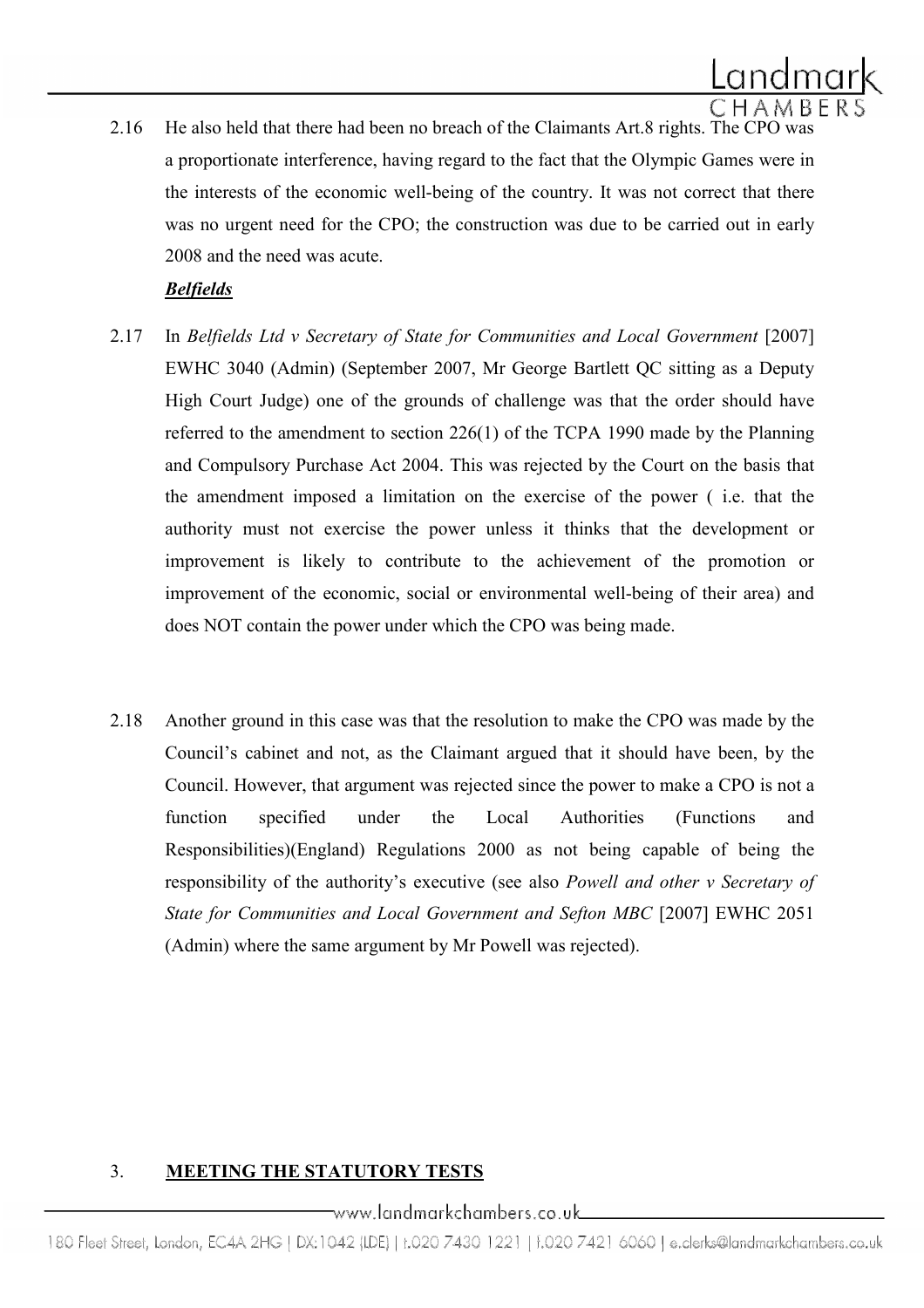

### Town and Country Planning Act 1990, section 226

3.1 Section 226(1) of the Town and Country Planning Act 1990 (TCPA 1990) provides as follows:

"A local authority to whom this section applies shall, on being authorised to do so by the Secretary of State, have power to acquire compulsorily any land in their area.

(a) If the authority think that the acquisition will facilitate the carrying out of development/redevelopment or improvement or in relation to the land …

(1A) But a local authority must not exercise the power under paragraph (a) of subsection (1) unless they think the development, re-development or improvement is likely to contribute to the achievement of any one or more of the following objects:

(a) The promotion or improvement of the economic well being of their area;

(b) The promotion or improvement of the social well being of their area;

(c) The promotion or improvement of the environmental well being or their area …"

- 3.2 Section 6 of the Human Rights Act 1998 (HRA) makes it unlawful for a public authority to act in a way which is incompatible with a convention right. Of particular relevance in the context of these cases are Article 8 (Right to respect for private and family life) and Article 1 of the First Protocol to the Convention (Entitlement to peaceful enjoyment of possessions).
- 3.3 Rule 19 of the Compulsory Purchase by Non-Ministerial Acquiring Authorities (Inquiries Procedure) Rules 1990 , requires the Secretary of State to give reasons for her decision to confirm a compulsory purchase order.
- 3.4 The Secretary of State has set out, most recently in ODPM Circular 06/2004 , her policy on how she will approach the confirmation of compulsory purchase orders.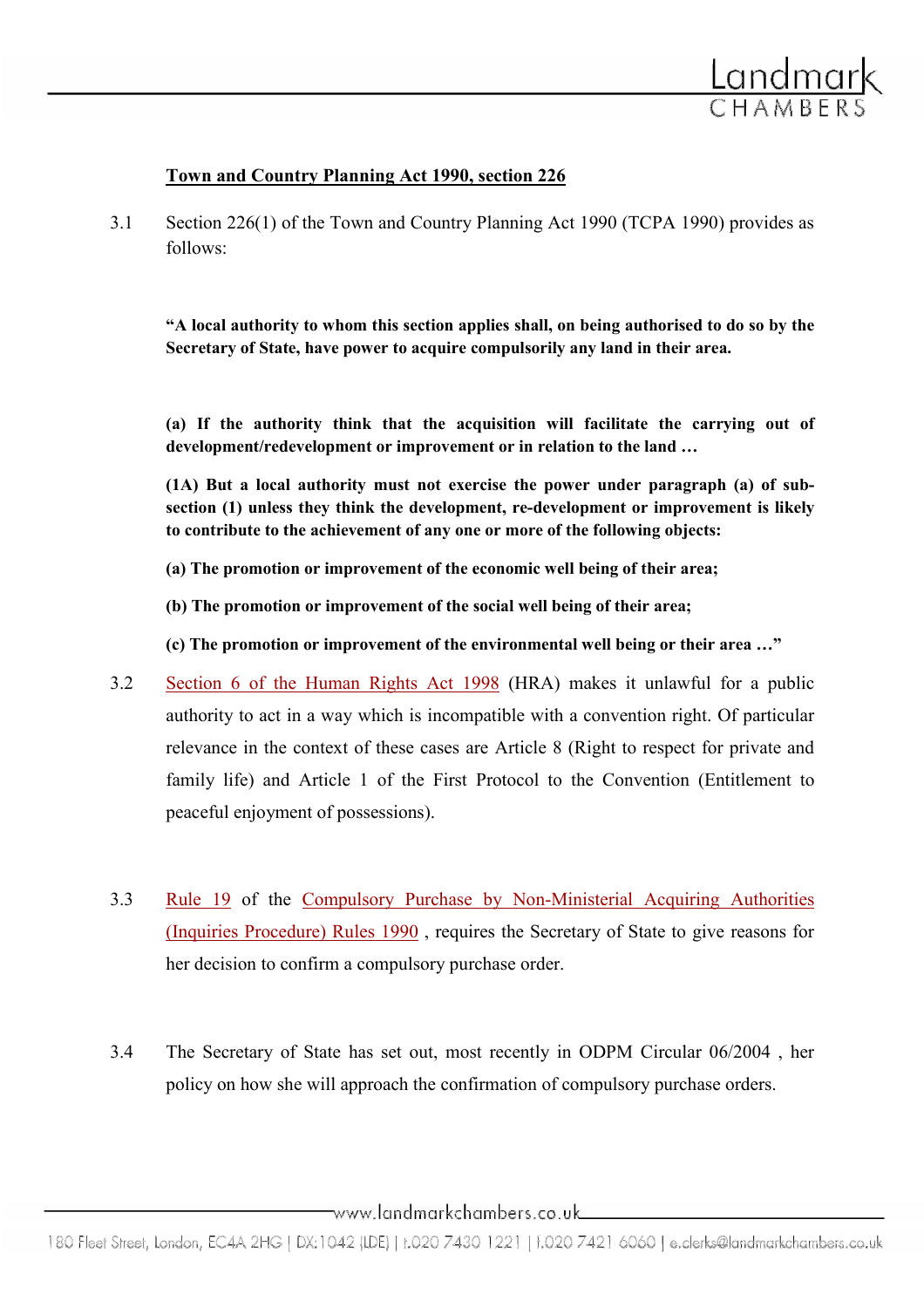

That document comprises a memorandum and a number of appendices. In the memorandum there are various subject headings. Under the heading "Justification for making a compulsory purchase order" paragraph 17 provides as follows:

"A compulsory purchase order should only be made where there is a compelling case in the public interest. An acquiring authority should be sure that the purposes for which it is making a compulsory purchase order sufficiently justify interfering with the human rights of those with an interest in land affected. Regard should be had in particular to provisions of Article 1 of the first protocol to the European Convention on Human Rights and, in the case of a dwelling, Article 8 of the Convention.

The confirming minister has to be able to take a balanced view between the intentions of the acquiring authority and the concerns of those whose interest in land it is proposed to acquire compulsorily. The more comprehensive the justification which the acquiring authority can present, the stronger its case is likely to be. But each case has to be considered on its own merits …"

- 3.5 The memorandum also contains paragraphs concerning resource implications of the proposed scheme and whether there are any anticipated impediments to implementation (paragraphs 20–23).
- 3.6 Appendix A deals specifically with orders under section 226 of the TCPA Paragraph 2 states that the powers given by that section are:

"...intended to provide a positive tool to help acquiring authorities with planning powers to assemble land where this is necessary to implement the proposals in their community strategies and Local Development Documents. These powers are expressed in wide terms and can therefore be used by such authorities to assemble land for re-generation and other schemes where the range of activities or purposes proposed mean that no other single specific compulsory purchase power would be appropriate.... "

3.7 Paragraphs 6–11 deals with the "well being power". It includes, in paragraph 7, a reference to other statutory guidance issued by ODPM in 2001.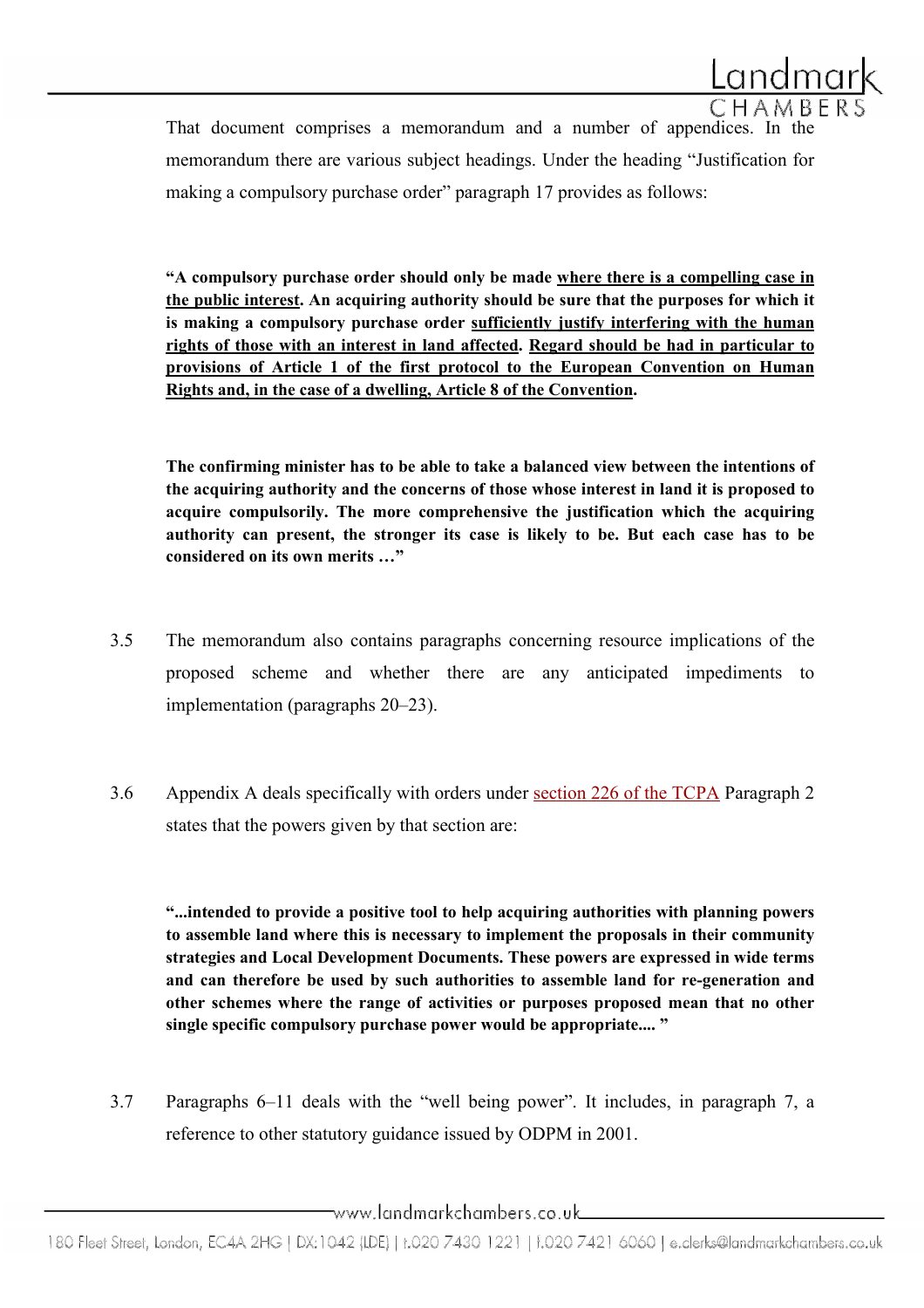

#### 3.8 Paragraph 11 contains, amongst other things, the following:

"The re-creation of sustainable communities through better balanced housing markets is one regeneration objective for which the section 226(1)(a) power might be appropriate. For example it is likely to be more appropriate than a Housing Act power if the need to acquire and demolish dwellings were to arise as a result of an over supply of a particular house type and/or housing tenure in a particular locality ... (it) may involve acquiring land to secure a change in land use, say, from residential to commercial/industrial or to ensure that new housing is located in a more suitable environment than that which it would replace. In urban areas experiencing market renewal problems, the outcome may be fewer homes in total."

Paragraph 12 advises:

"Any program of Land Assembly needs to be set within a clear strategic framework, and this will be particularly important when demonstrating the justification for acquiring land compulsorily under section 226(1)(a) powers as a means of furthering the well-being of the wider area. Such a framework will need to be founded on an appropriate evidence base, and to have been subjected to consultation processes including with those whose property is directly affected..."

Paragraph 15 advises:

"It is also recognised that it may not always be feasible or sensible to wait until the full details of the scheme have been worked up, and planning permission obtained, before proceeding with the order...."

### Walker

3.9 In Adrian Allen Walker, Thomas Kevin Brian v Secretary of State for Communities and Local Government, The Queen (OAO Walker) v Blackburn & Darwen BC [2008] EWHC 62 (QB) (Wilkie, J.) the applicants (W) applied to quash a compulsory purchase order (CPO) and for judicial review of the decision to make that order. The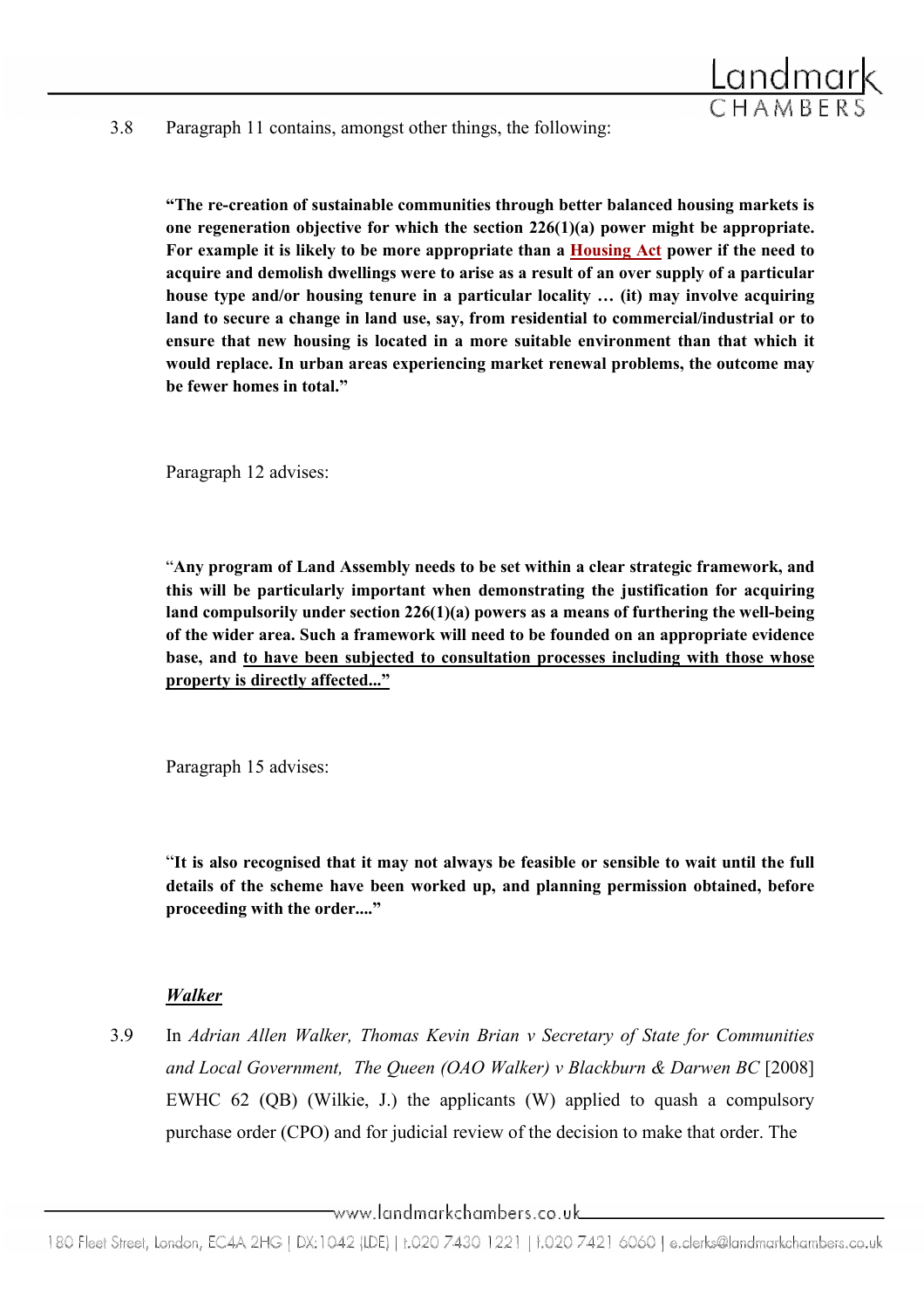

 CPO had been made to enable the second respondent local authority to establish a city academy on a site adjacent to Darwen town centre. W were qualifying objectors to the making of that order, who favoured the academy being sited on the existing Moorlands High School site which was further from the town centre. The first respondent Secretary of State caused a local inquiry to be held. The Claimants complained about the lack of consultation on the CPO. By the time of the Inquiry planning permission and reserved matters approval had been granted for academy on the CPO site.

- 3.10 In her report, the Inspector set out all the objections and noted that whilst consultation on housing clearance proposals had been less than satisfactory, there was no specific requirement to consult on the CPO itself and any failure in respect of consultation was not fatal to its confirmation. The Inspector further considered the provisions of the European Convention on Human Rights 1950 Art.8 and Protocol 1 Art.1 but held that there was a compelling case in the public interest and that the CPO was a proportionate interference with the human rights of those with interests in the order lands. The Inspector recommended that the CPO be confirmed without modification.
- 3.11 The Secretary of State agreed with the Inspector that the CPO had been properly made and that consultation on it was not a specific requirement. She noted that there was evidence of negotiation, as most of the properties had been acquired by agreement, and that outline planning permission for the scheme had been granted after the proper statutory consultation had occurred. The SoS found, in agreement with the Inspector, that in relation to human rights, a fair balance had been struck between the use of compulsory purchase powers and W's identified rights.
- 3.12 The CPO was therefore confirmed. W made an application under the Acquisition of Land Act 1981 s.23 , and sought judicial review of the authority's decision to make the CPO. The local authority opposed those applications and sought an order lifting a stay

 $\neg$ www.landmarkchambers.co.uk $\Box$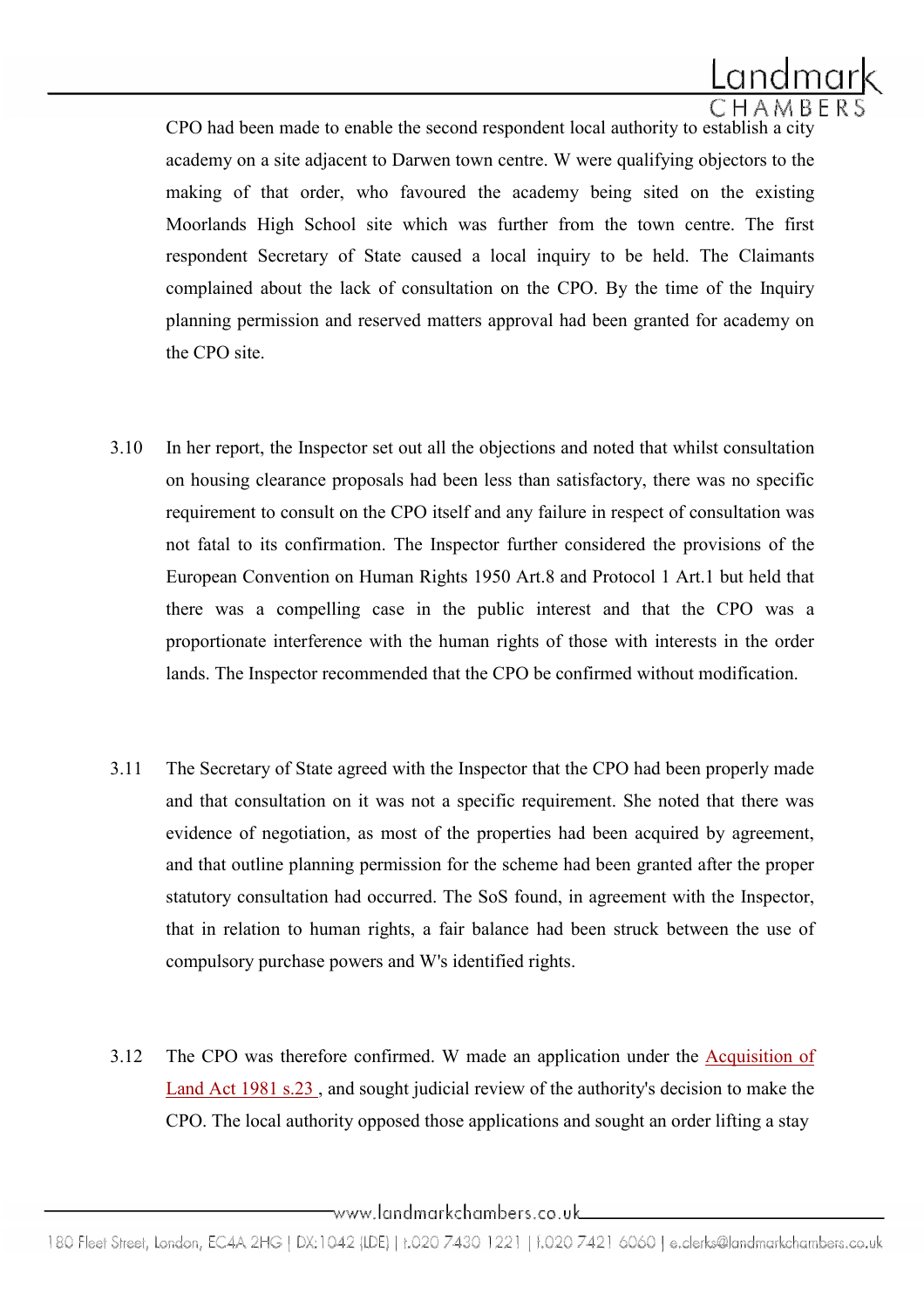imposed by the court just after the making of the CPO. W contended, amongst other things, that the Secretary of State had failed:

- (1) to apply her own policy by failing to have sufficient regard to the fact that there was insufficiency of consultation on the proposal underlying the CPO to locate the city academy on the site to which the CPO had applied;
- (2) to identify sufficiently her reasoning for concluding that confirming the CPO would not constitute a breach of W's human rights.
- 3.13 The Application was refused:
	- (1) The question for the Secretary of State had been whether she was satisfied that there was a compelling case in the public interest for a CPO to be made. She had been bound to have regard to all relevant matters including the fact that outline planning permission had been obtained after a proper procedure and that all of W's arguments, and those of others who objected to the making of the CPO based on their objection to the underlying scheme, had been properly canvassed and considered at the inquiry. The Secretary of State had not, therefore, failed to have regard to her own policy.
	- (2) It was clear from the Inspector's report that she had been well aware of the nature and extent and seriousness of the potential interference with various human rights relied on by W. They had been accepted and not in any way undervalued. The Inspector had correctly identified the human rights involved and the proper approach to be taken in considering whether the making of a CPO would constitute a breach of them, and she had applied that approach. That approach had been mirrored by the Secretary of State, and the conclusion she came to was one that she was entitled to reach. The s.23 application would be dismissed, and the local authority would, accordingly, be granted the order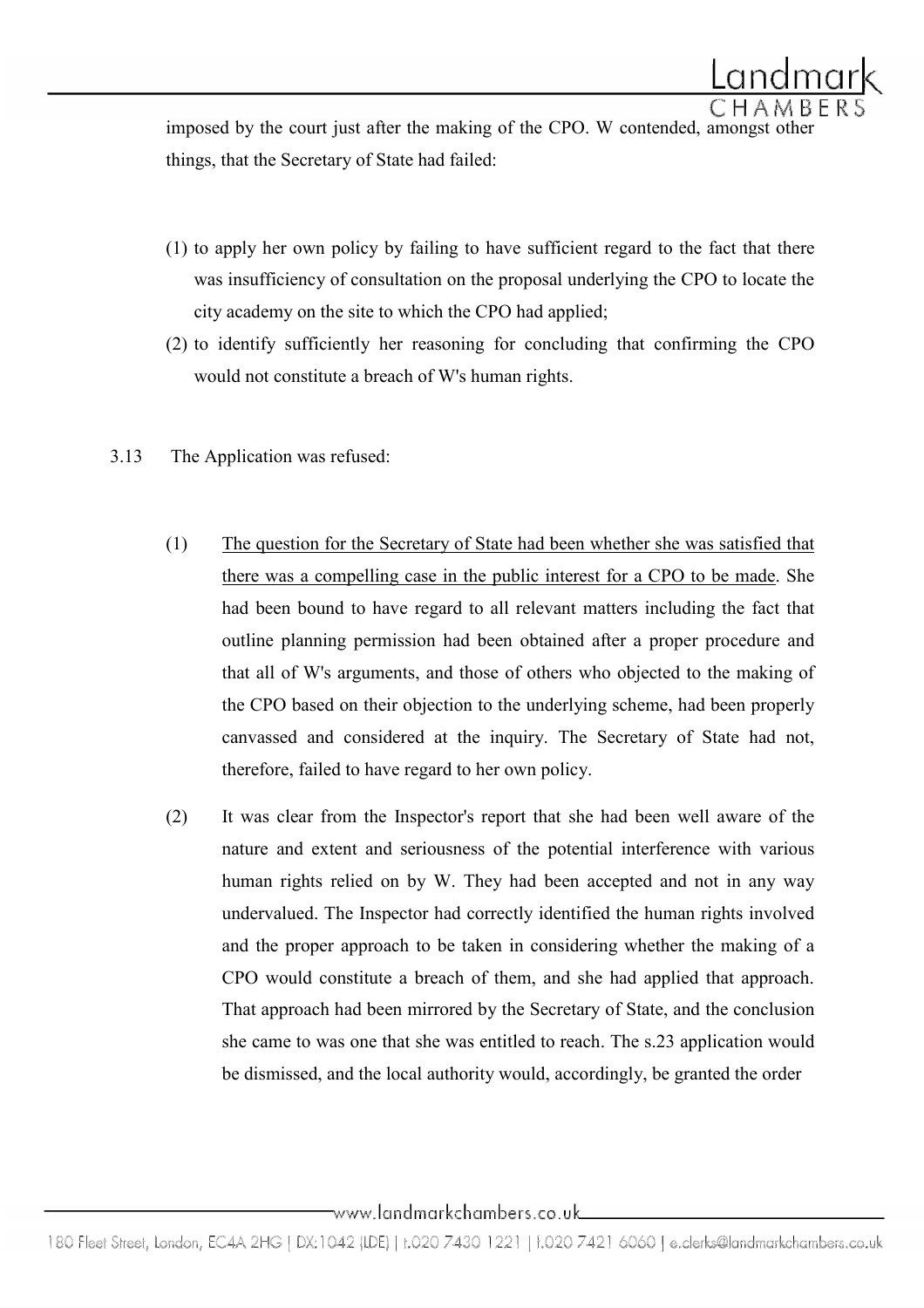

it sought lifting the stay. In those circumstances, the claim for judicial review would also be dismissed.

# The Leasehold Reform, Housing and Urban Regeneration Act 1993 s.162(1)

3.14 Section 162 of the 1993 Act deals with the acquisition of land by the Agency in the following terms (*inter alia*):

(1) The Agency may, for the purpose of achieving its objects or for purposes incidental to that purpose, acquire land by agreement or, on being authorised to do so by the Secretary of State, compulsorily

3.15 Section 159 of the 1993 Act deals with the objects of the Agency in the following terms:

### "Objects of Agency

(1) The main object of the Agency shall be to secure the regeneration of land in England —

(a) which is land of one or more of the descriptions mentioned in subsection (2); and

(b) which the Agency (having regard to guidance, and acting in accordance with directions, given by the Secretary of State under section 167) determines to be suitable for regeneration under this Part.

(2) The descriptions of land referred to in subsection  $(1)(a)$  are —

(a) land which is vacant or unused;

(b) land which is situated in an urban area and which is under-used or ineffectively used;

(c) land which is contaminated, derelict, neglected or unsightly; and

(d) land which is likely to become derelict, neglected or unsightly by reason of actual or apprehended collapse of the surface as the result of the carrying out of relevant operations which have ceased to be carried out;

 $\equiv$ www.landmarkchambers.co.uk $\equiv$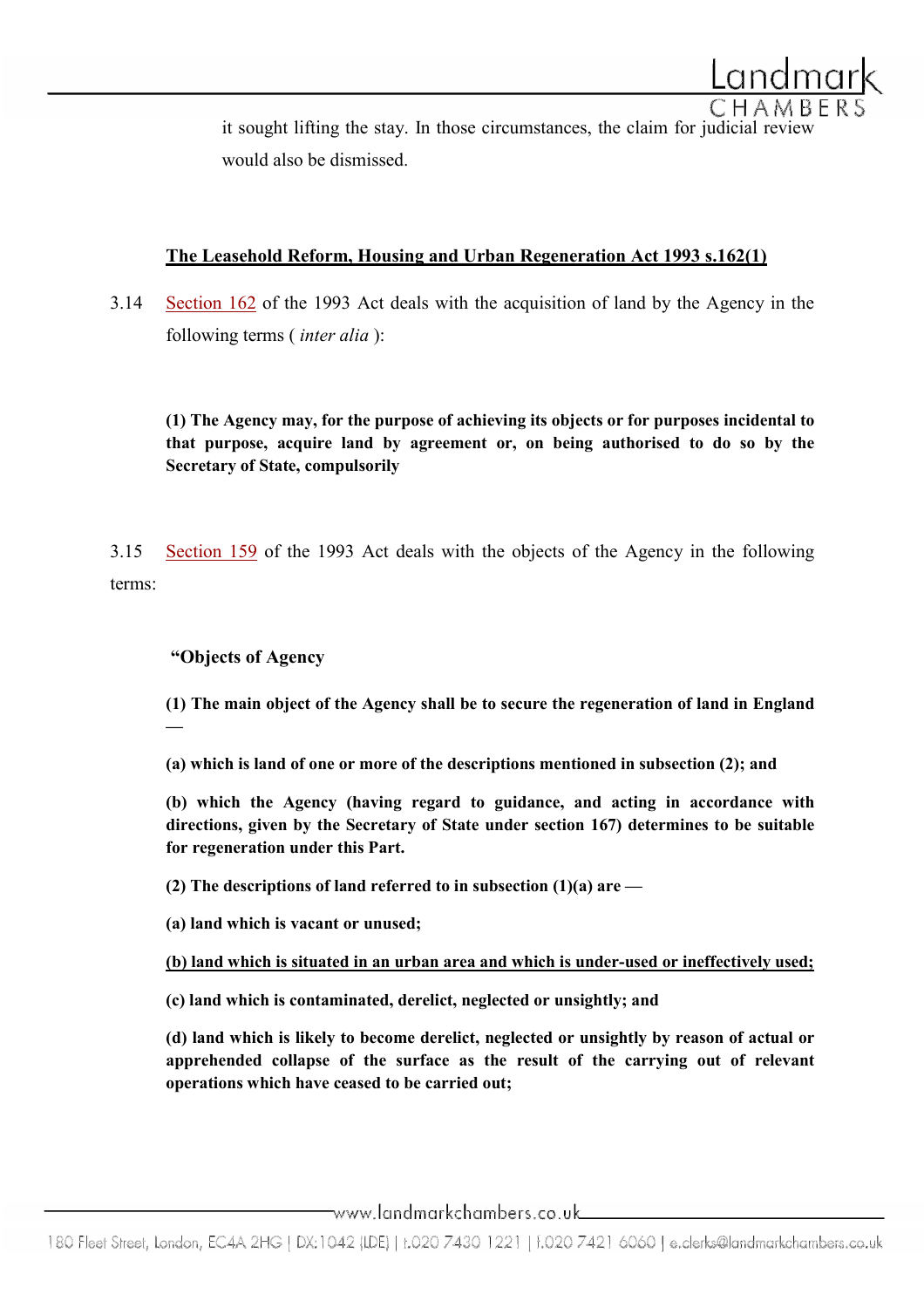and in this subsection "relevant operations" has the same meaning as in section 1 Derelict Land Act 1982 .

(3) The Agency shall also have the object of securing the development of land in England which the Agency —

(a) having regard to guidance given by the Secretary of State under section 167;

(b) acting in accordance with directions given by the Secretary of State under that section; and

(c) with the consent of the Secretary of State,

determines to be suitable for development under this Part.

(4) The objects of the Agency are to be achieved in particular by the following means (or by such of them as seem to the Agency to be appropriate in any particular case), namely —

(a) by securing that land and buildings are brought into effective use;

(b) by developing, or encouraging the development of, existing and new industry and commerce;

(c) by creating an attractive and safe environment;

(d) by facilitating the provision of housing and providing, or facilitating the provision of, social and recreational facilities."

Specific guidance on the use of the power of compulsory acquisition under the 1993 Act is found in Appendix C to ODPM Circular 06/2004.

### Pascoe

3.16 The notable success in challenging regeneration schemes in recent years was **Pascoe**  $v$ First Secretary of State [2007] 1 WLR 885. In that case, the Claimant (P) applied for judicial review of the validity of a compulsory purchase order purportedly made by the first interested party (IP) pursuant to powers conferred by the Leasehold Reform, Housing and Urban Development Act 1993 s.162. The order was one in a series of compulsory purchase orders that IP planned to make in deprived inner city areas (under the Pathfinder areas scheme). Following a public inquiry, the Inspector,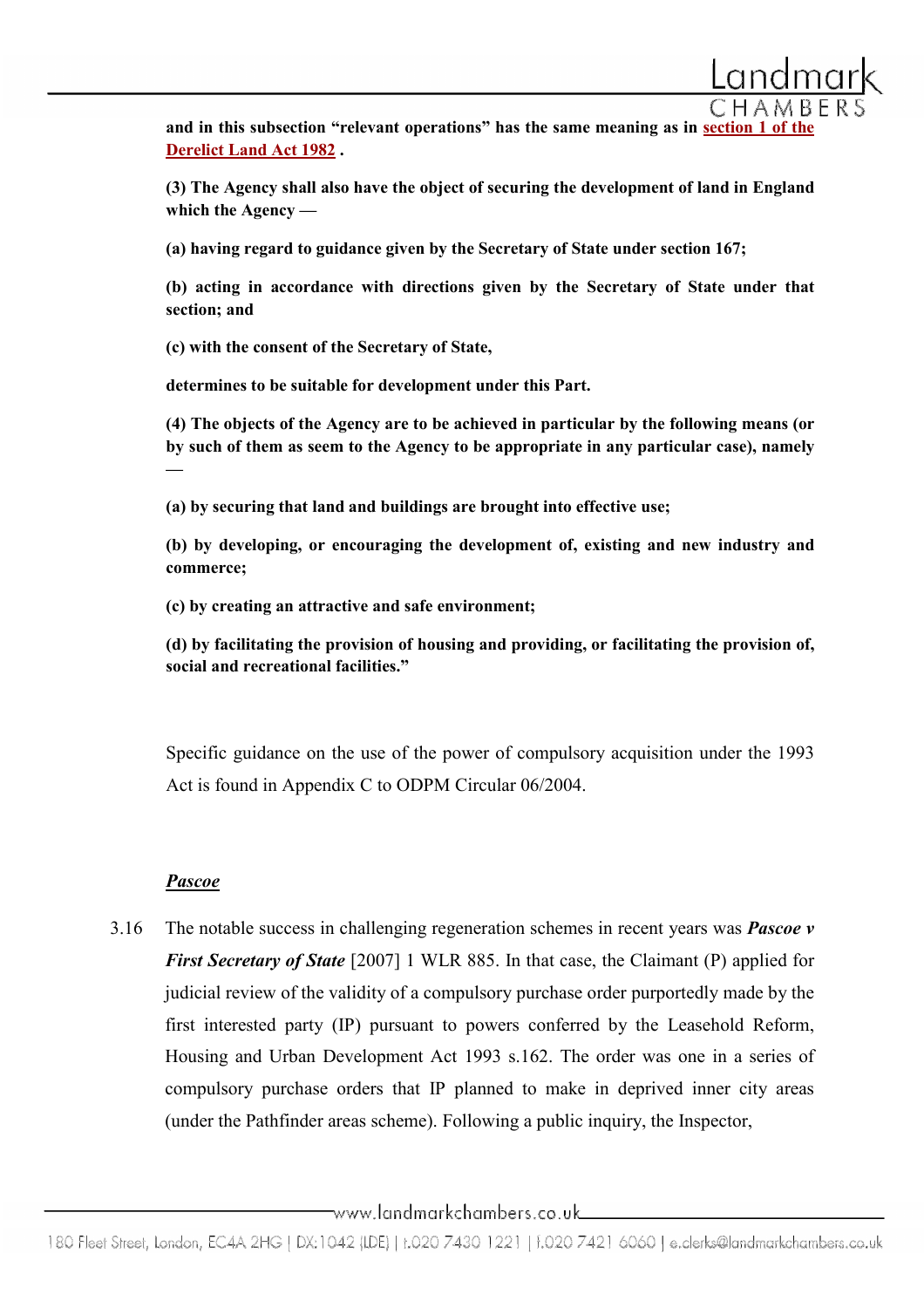

appointed by the defendant Secretary of State, held that the order land was "predominantly" under-used or ineffectively used and so fulfilled the statutory requirements of s.159(2)(b) of the Act. The Inspector recommended that the order be confirmed without qualification, as he considered that a compelling case in the public interest had been demonstrated and that that justified the interference with the human rights of those with an interest in the affected land. The Secretary of State agreed with the Inspector's conclusions and confirmed the order.

- 3.17 P was the owner and occupier of a residential property named in the order. P contended that:
	- (1) the Secretary of State had misdirected himself in law by holding that the requirements in s.159(2)(b) were satisfied;
	- (2) the order had constituted an unjustified interference with her right to respect for private life and the right to peaceful enjoyment of her possessions under Art. 8 and Article 1 of Protocol No. 1; and
	- (3) she had been deprived of her right to a fair hearing under Art.6(1) because of the unavailability of public funding for legal representation. The essence of Ms Pascoe's last complaint was that the inquiry was so complex, lengthy and technical that she should have received funding for the legal representation and the services of professional witnesses, particularly in view of the fact that English Partnerships (the promoters) were represented by a large law firm (Eversheds), as well as leading and junior Counsel. She argued that the need for funding was heightened by the importance of what was at stake for her, namely her home.
- 3.18 Forbes J allowed P's claim, holding that (1) the purpose for which the statutory compulsory purchase power had been granted in the Act was to secure area-wide regeneration. The concept of land being "under-used" or "ineffectively used" in s.159(2)(b) expressly contemplated that some of the land to be acquired was being used, since otherwise it would be land that was unused under s.159(2)(a). In practical terms, the regeneration of a complete area would often require EP to take over the entire area in order to implement a coherent and effective plan of redevelopment for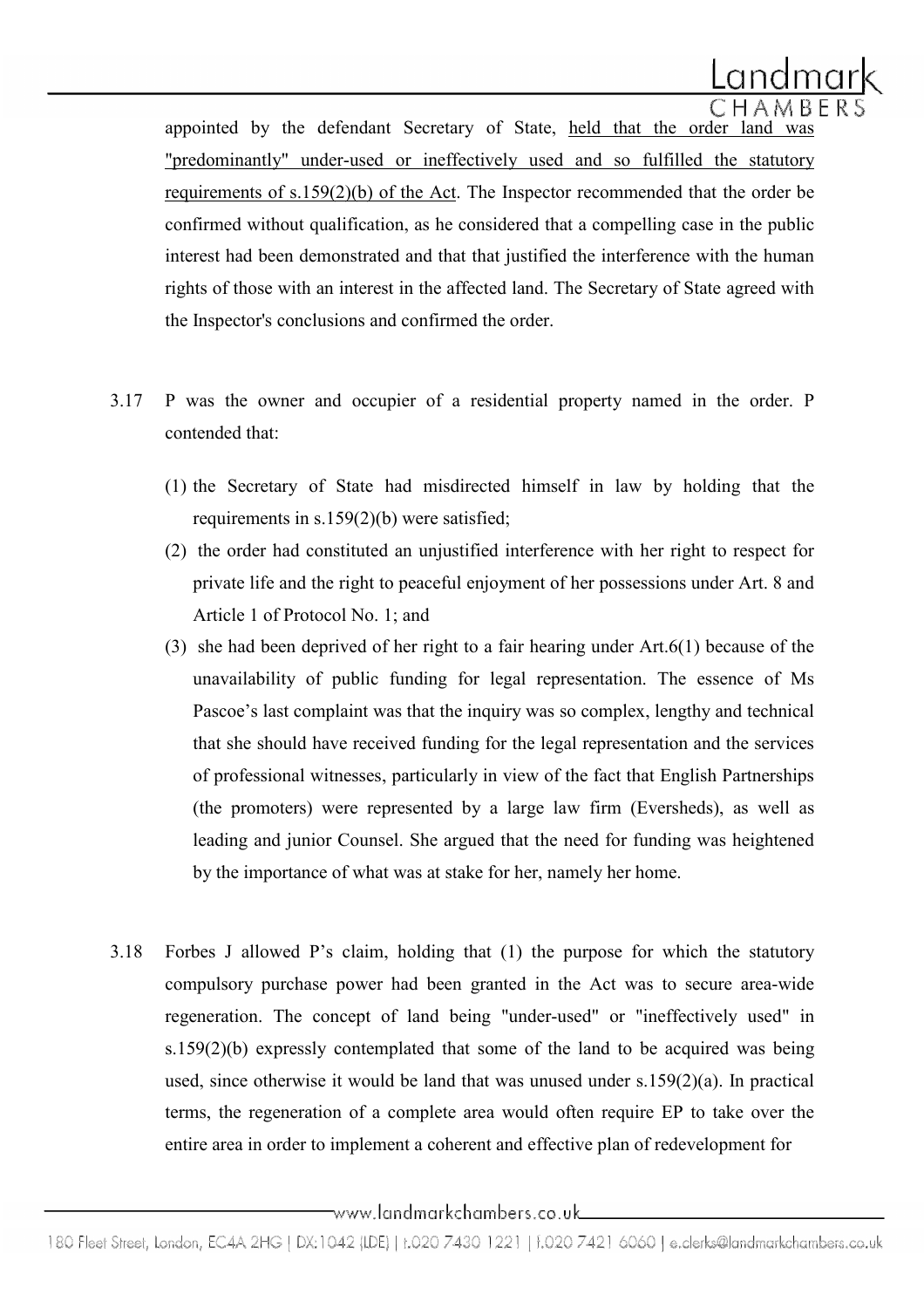

regeneration. Parliament could not plausibly have intended to restrict EP's powers to a piecemeal or patchwork acquisition of individual plots of land in a regeneration area. In order to meet the requirements of  $s.159(2)(b)$ , it was necessary to establish that the land, when considered as a whole, was under-used or ineffectively used. A finding that the land was predominantly under- or ineffectively used plainly involved the application of a less stringent standard than that required by  $s.159(2)(b)$ .

- 3.19 In the instant case, both the Inspector and the Secretary of State had fallen into error by engaging in an impermissible dilution of the statutory requirement that had to be satisfied before IP was empowered to acquire the land in question compulsorily in order to secure its regeneration. The error made by the Secretary of State in confirming the order in respect of land that had been found to be predominantly under- or ineffectively used could not properly be remedied by recourse to s.160(4) of the 1993 Act. Accordingly, that ground of challenge succeeded:
	- "44. I am therefore satisfied that the Secretary of State also fell into error in concluding that the requirements of section  $159(2)(b)$  had been met. In order to meet the requirements of section  $159(2)(b)$  it was necessary to establish that the Order land, when considered as a whole, was " under-used or ineffectively used". In my view, for the Order land to be found to be " predominantly " under or ineffectively used plainly involves the application of a less stringent standard than that required by section  $159(2)(b)$ : see the similar decision reached by Sullivan J in Meyrick Estate Management Ltd. ~v~ Secretary of State for Environment, food and Rural Affairs (2005) EWHC 2618 (Admin). I therefore accept Mr McCracken's submission that both the Inspector and the Secretary of State fell into error by engaging in an impermissible dilution of the statutory requirement that had to be satisfied before the Agency was empowered to acquire the land in question compulsorily in order to secure its regeneration."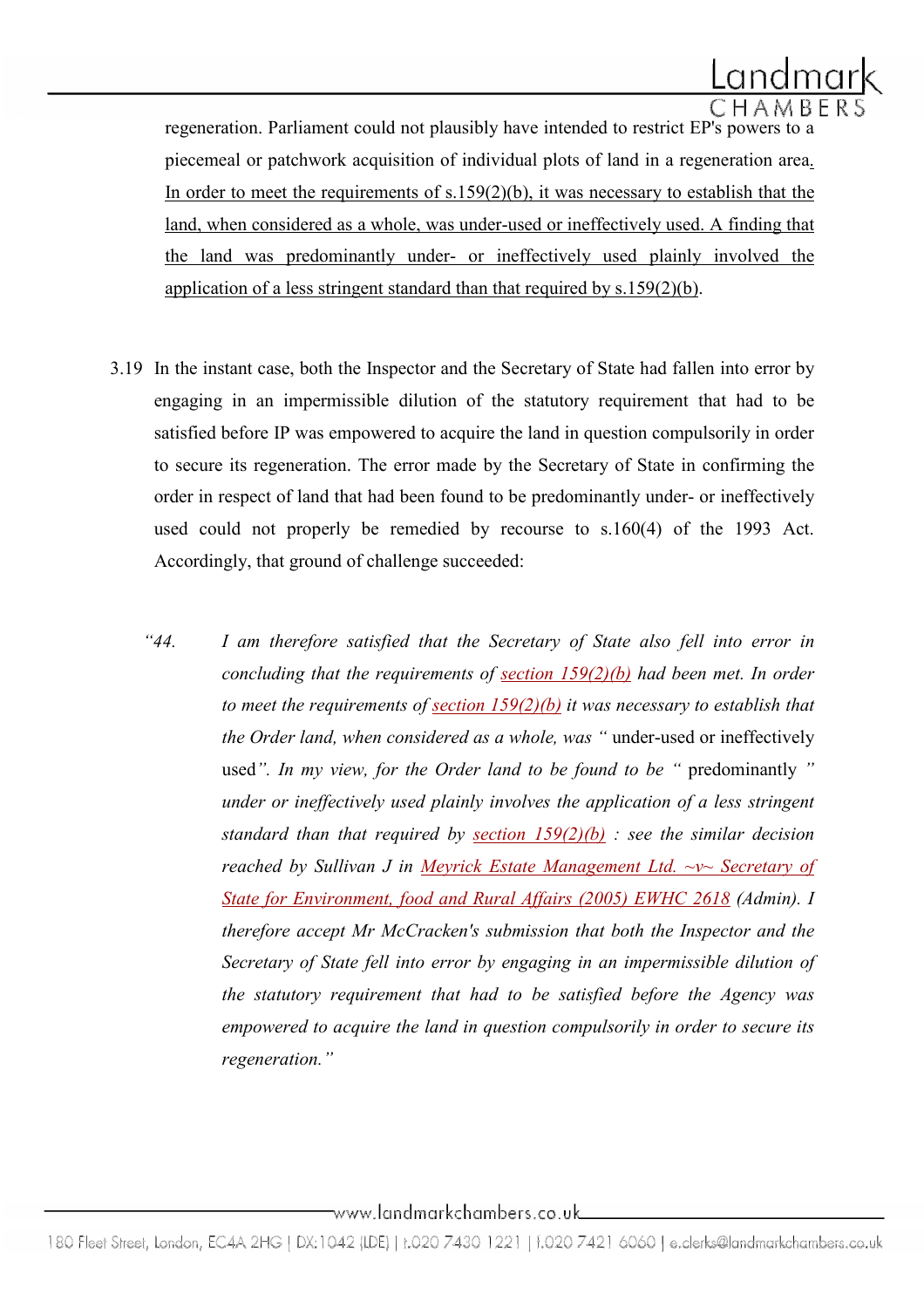- 3.20 Forbes J also held that the order had constituted an interference with P's rights under Art. 8 and Article 1 of Protocol No. 1 since it deprived her of her home. However, the interference was not in accordance with the law, and was therefore not justified and constituted a breach of s.6 of the 1998 Act.
- 3.21 However, he rejected the complaint that, at the inquiry, there had been an "inequality of arms" contrary to Art.6 ECHR; P had been given a reasonable opportunity to present her case, which was the essence of the requirement of equality of arms. In the circumstances, there had been no violation of Art.6.
- 3.22 Following that decision, P sought permission to apply for judicial review in respect of the local authority's decision to demolish residential properties pending confirmation of a second CPO. The properties were owned by the authority and it possessed the necessary permission to demolish them. However, P argued that since the properties were required to be demolished in order to implement the comprehensive regeneration scheme which was to be delivered by the first CPO (i.e. that quashed by Forbes J), there was no good reason to proceed since it was not certain that that comprehensive scheme could be delivered pending the determination in relation to the second CPO.
- 3.23 Sullivan J granted permission and made an interim injunction to maintain the status quo until the substantive hearing which he ordered to be expedited. He held that there was no doubt that the demolition of the properties was never proposed as an end in itself, rather merely to facilitate the wider redevelopment. Since it was unclear what form the redevelopment would now take, it was arguable that it was unreasonable to proceed with the demolition pending the outcome of the second CPO. Importantly, no prejudice to the authority could be identified if the demolition were not able to proceed immediately. This summer a second Inquiry was held to consider the objections to the Order.

<sup>180</sup> Fleet Street, London, EC4A 2HG | DX:1042 (IDE) | t.020 7430 1221 | f.020 7421 6060 | e.clerks@landmarkchambers.co.uk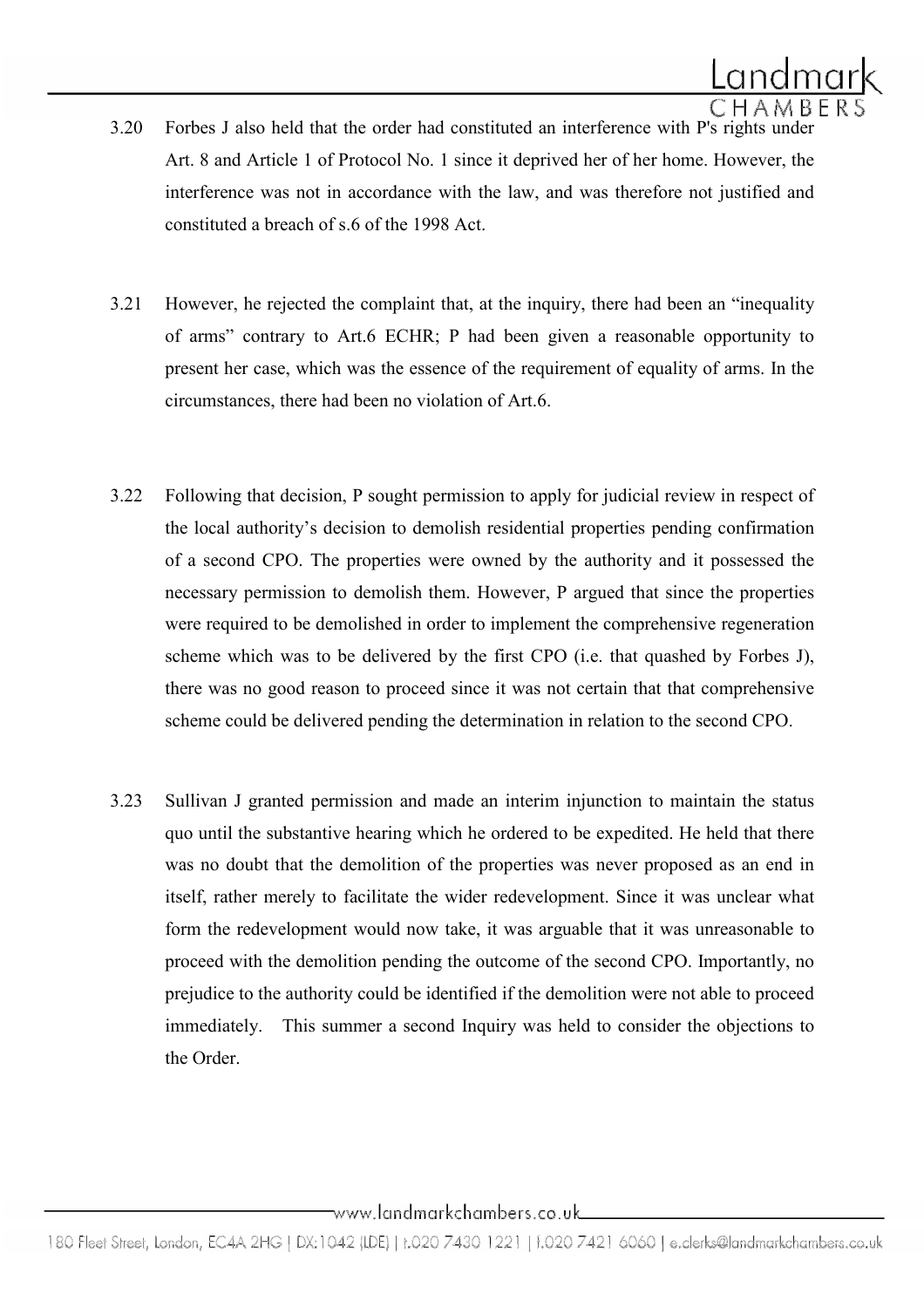

# **McCabe**

- 3.24 In *McCabe v SSCLG* [2007] EWHC 959 (Admin), retail tenants challenged the validity of a CPO made by English Partnerships and confirmed by the SoS under the Leasehold Reform, Housing and Urban Regeneration Act 1993 s.162(1) which expropriated their leasehold interests in a leisure complex: the order concerned about 0.49ha of land and buildings, Concourse Tower, in the front of Lime Street Station in Liverpool The applicants relied on **Pascoe** and contended that land could not be taken if it only mostly or predominantly fell within one or more of the descriptions in s.159(2).
- 3.25 Goldring J rejected the complaint. The fundamental question before the Inspector had been whether the land considered as a whole was ineffective or under-used. Applying **Pascoe** he held that it would not be sufficient that the land was mostly or predominantly ineffective or under-used. However, the Inspector was not required to make a determination in respect of each parcel of land –the land had to be considered as a whole on the basis that the parcels could not be redeveloped separately. On the facts, the Inspector had been entitled to find that the land was more than mostly or predominantly ineffective or under-used.
- 3.26 Goldring J added that the fact land was vacant provided evidence that it was ineffective or under-used for the purposes of s.159(2)(b) and that an impression of neglect and unsightliness, whilst not sufficient on its own, was some evidence of ineffective or under-use.

"51 First, I agree with Mr Maurici that the fundamental issue before the Inspector was whether the order land, when considered as a whole, was under or ineffectively used. I respectfully agree with the reasoning of Forbes J in Pascoe. This is not a case in which the land could be described as vacant, given the presence of the occupied shops. However, vacancy of a part of the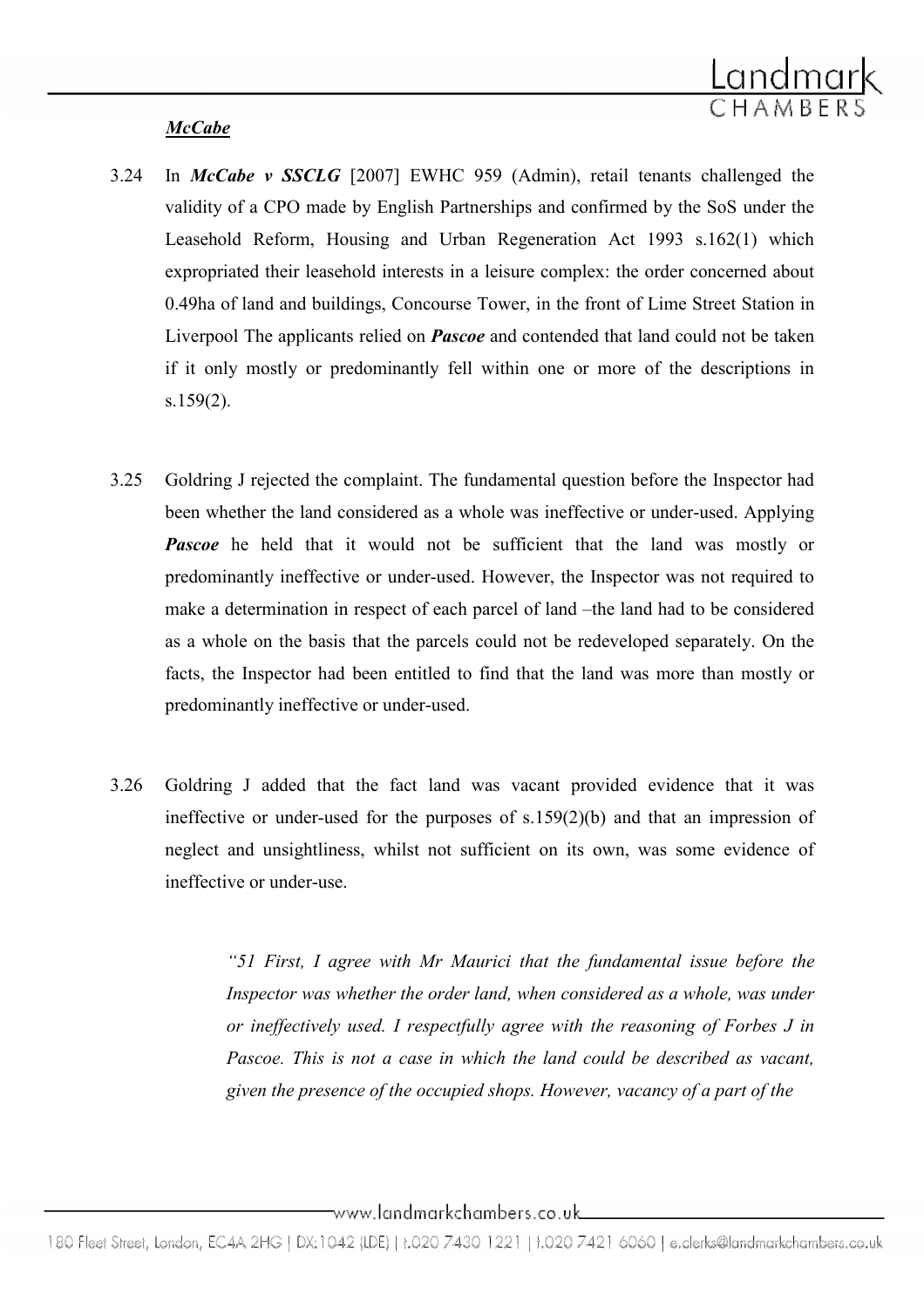land may be evidence of ineffective or under-use. This is a section  $159$ case or nothing, as Mr Maurici accepts.

52 Second, if all that could be said of the land as a whole was that it was predominantly or mainly under or ineffectively used, that would not be enough. That is not the test.

53 Third, it seems that EP accurately understood its powers. In paragraph 42 of the report the Inspector sets out (as I read it) EP's response to Mr Baig's objection:

"However this submission is based upon a partial reading and misconception of the statutory provisions. The Order Land should be considered as a whole. It is not tenable to argue that the Concourse Tower is anything other than vacant and under-used. While some of the shops are unoccupied, many are not. The whole impression is of an area which is neglected and unsightly. The statutory provisions of s159 of the 1993 are complied with."

54 Fourth, the inspector accepted that the retail units and the tower had to be considered as a whole: on the basis that this was a single building complex which could not be redeveloped in a divided way. The scheme had to be delivered as a single entity for budgetary reasons. Paragraphs 4, 5, 37 and 39 make that clear. The last three paragraphs were referred to in paragraph 82. It seems to me that on the evidence he heard the inspector was entitled to come to that conclusion. I agree with Mr Maurici in that regard.

55 Fifth, and it follows, when applying section  $159(2)(b)$  the inspector had to consider whether this building complex was under or ineffectively used. In deciding that, he was obliged to have regard to those parts which were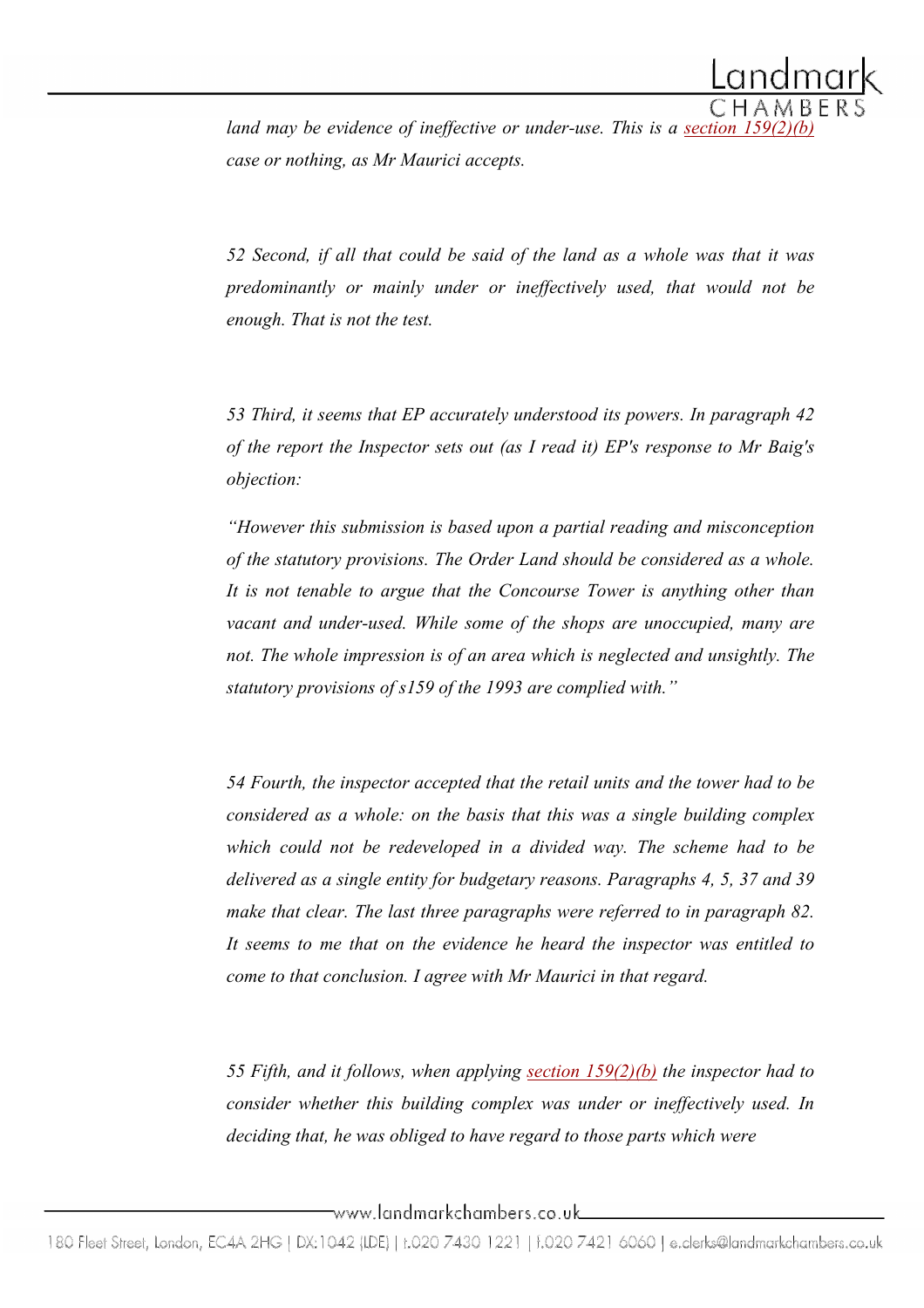

occupied and that part which was not. The part which was not included the empty tower.

56 Sixth, if, having regard to the building complex as a whole, the inspector was entitled to conclude it was under or ineffectively used, and provided his reasons were adequately set out, his decision cannot not be impugned.

57 Seventh, the inspector's approach is set out in paragraph 82, where he states that a "clear case can be made from the inquiry evidence that the land and buildings within the Order site are vacant, underused or ineffectively used." Although the land being vacant is not part of the test in section  $159(2)(b)$  (and may be a reference to section  $159(2)(a)$ ), that land is vacant is evidence of under or ineffective use, as I have already said. It seems to me the inspector was in the result approaching his task under section  $159(2)(b)$ correctly.

58 Eighth, given that approach, was the inspector entitled to conclude, that the building complex was under or ineffectively used? Miss Olley submits he was not. Mr Maurici and Miss Patterson QC submit that he was. That too is my view.

59 By referring in paragraph 82 to other paragraphs it does seem to me, as

Mr Maurici submits, the inspector is setting out in shorthand what his findings were. In those references is clear evidence of under or ineffective use of this important site in the city centre. What the evidence found by the inspector comes to is this. The tower is vacant. The majority of the shops are empty. The area is in decline. It has been for some time. The building was poorly maintained before EP acquired the freehold. No enquiries have been made to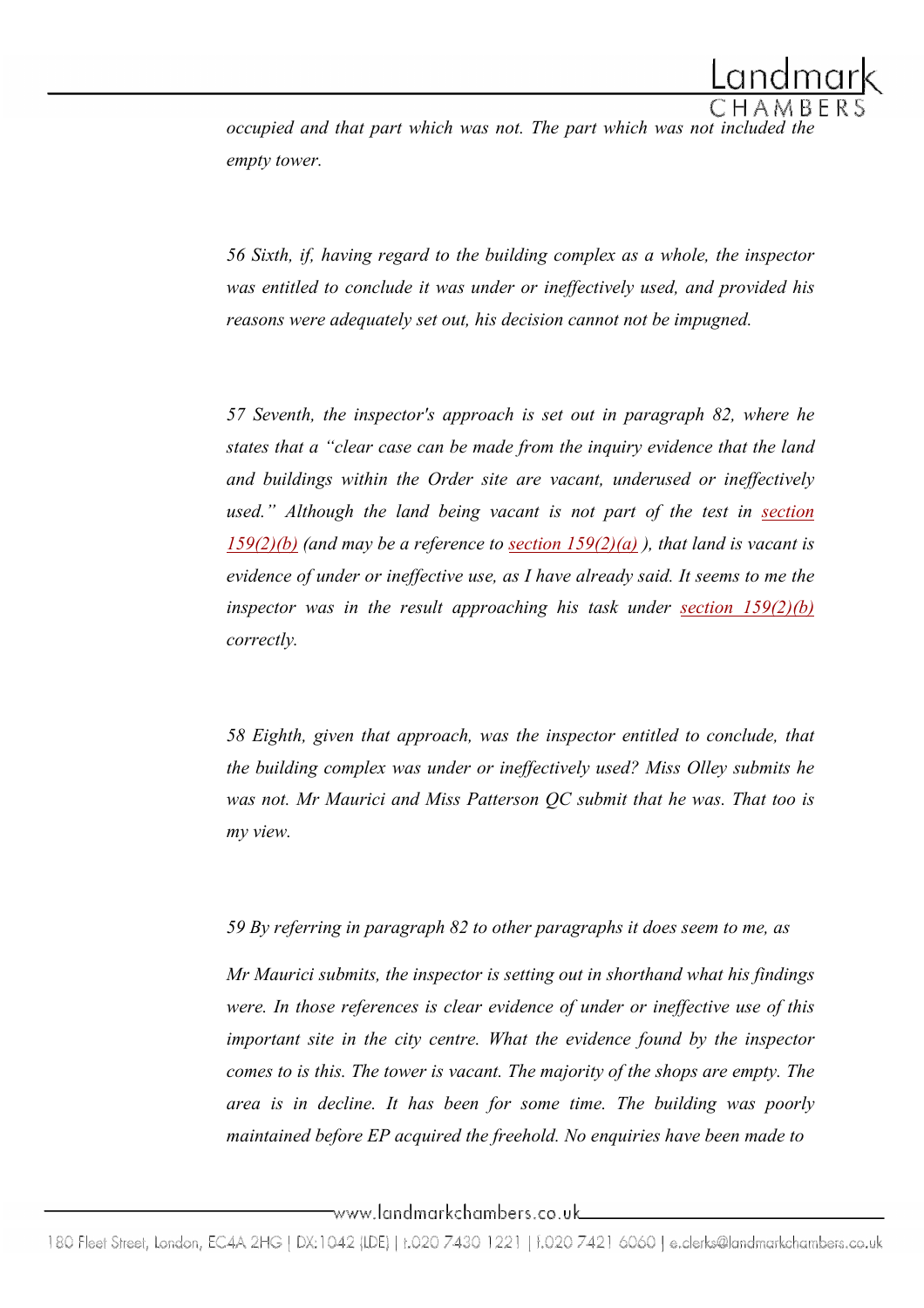

occupy further shops or the tower (other than temporarily). There has been a lengthy history of poor occupancy and a high turnover of tenants. The appearance is shabby. The quality of accommodation and services to be expected of modern commercial premises in such a key location are not offered by the tower. The environment created by the nature and appearance of the building complex is poor for Lime Street Station. While not sufficient on its own, an impression of neglect and unsightliness is, in my view, some evidence of under or ineffective use. EP's decision not to enter into any new lease agreements may have been a small contributory factor, as the inspector found.

60 I do not accept that the inspector was bound to conclude that the evidence amounted to no more than predominant or main under or ineffective use. It was a question of fact for him on the evidence he heard having regard to the land as a whole. Moreover, I am not sure it is helpful to subject the findings of the inspector in Pascoe to a close textual analysis; or to analyse his findings in detail and compare them with the present findings. Each case depends on its own facts. The inspector in Pascoe applied the wrong test. So did the Secretary of State. That was a sufficient basis for the judge to decide as he did."

# 4. EQUALITY OF ARMS

4.1 As seen above in Pascoe the Court accepted the Claimant's contention that the confirmation of the CPO was outside the terms of section 159(2) of the Leasehold Reform, Housing and Urban Regeneration Act 1993. However, the Judge rejected the complaint that, at the inquiry, there had been an "inequality of arms" contrary to Art.6 ECHR; P had been given a reasonable opportunity to present her case, which was the essence of the requirement of equality of arms. In the circumstances, there had been no violation of Art.6.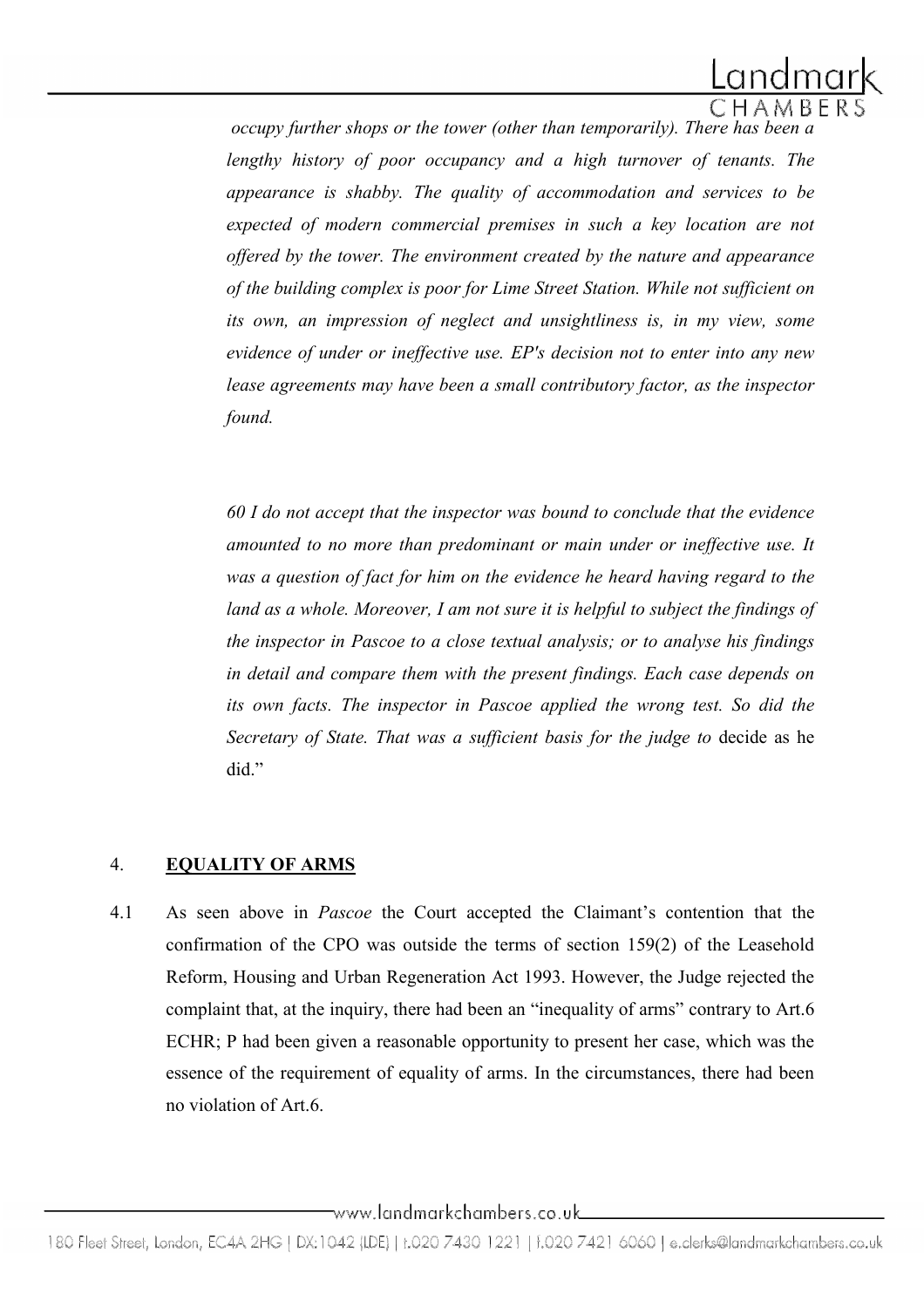

4.2 The ground of challenge was pleaded as:

"The Claimant was deprived of her right to a fair hearing under Art. 6(1) ECHR because of the unavailability of public funding for legal representation."

4.3 Article 6(1) provides:

"In determination of his civil rights and obligations... everyone is entitled to a fair and public hearing within a reasonable time by an independent and impartial tribunal established by law"

- 4.4 Article 6 is engaged since the compulsory purchase procedure is a determination of the Claimant's civil rights: see  $R(Alconbury Developments Ltd)$  v Secretary of State for the Environment, Transport and the Regions (2003) A.C. 295, per Lord Slynn at paragraph 41.
- 4.5 The essence of the Claimant's case on this ground was that the compulsory purchase inquiry was so complex, lengthy and technical that she should have received funding for legal representation and the services of professional witnesses at the inquiry, particularly in view of the fact that the Agency was represented by experienced Leading and Junior Counsel and a large and well resourced firm of solicitors.
- 4.6 The Claimant contended that Article 6 guarantees a right of "effective" access to court and that therefore compliance with the Convention can require the provision of legal aid for an individual in an appropriate case. The Claimant relied upon Strassbourg case law, including the case of Steel and Morris which involved particularly heavy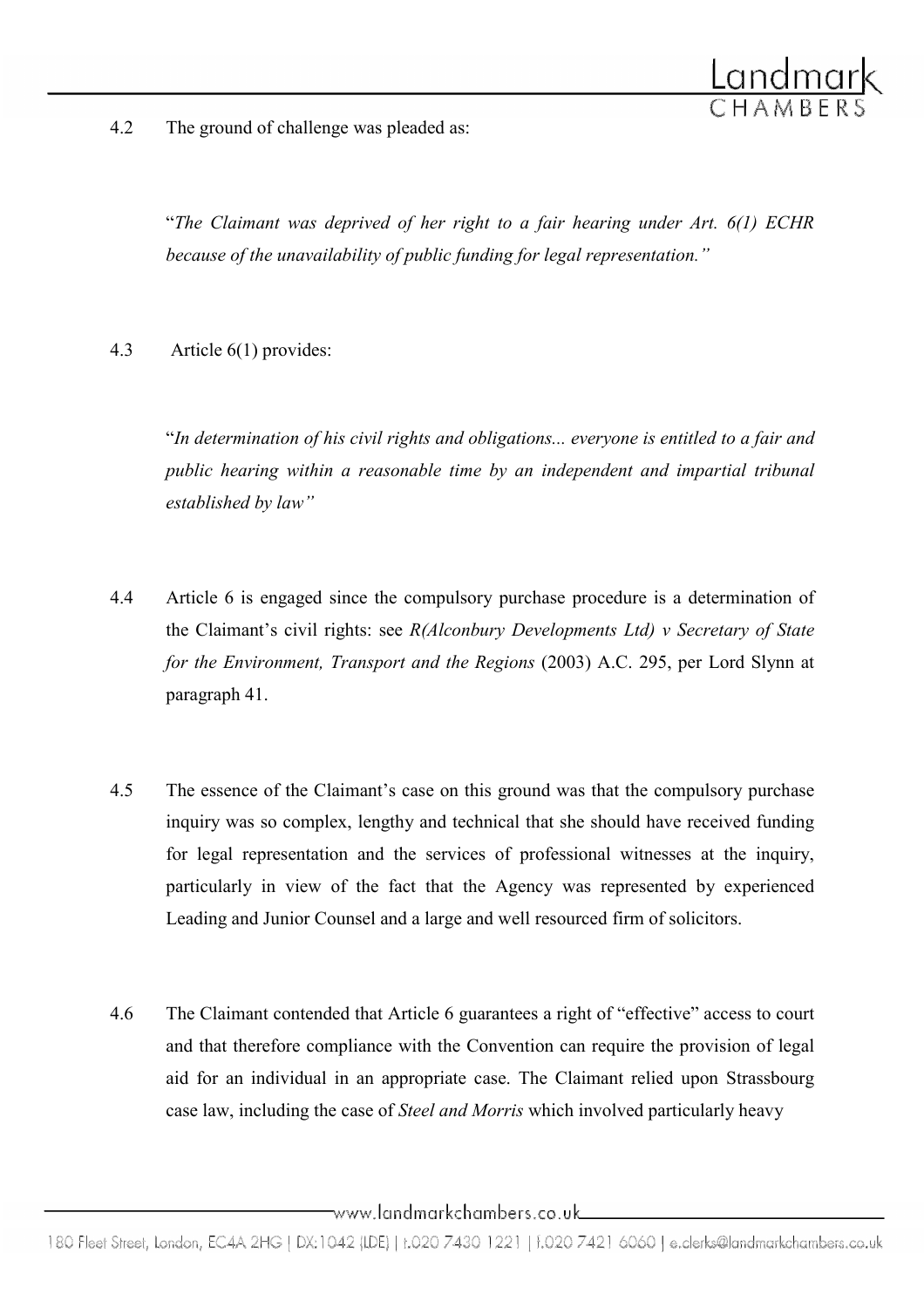and notorious libel proceedings brought by McDonlads against two litigants in person. In that case the ECHR held:

- It is central to the concept of a fair trial that a litigant is not denied the opportunity to present his or case effectively before the court and that he or she is able to enjoy equality of arms with the opposing side.
- The question whether the provision of legal aid is necessary for a fair hearing must be determined on the basis of the particular facts and circumstances of each case and will depend, *inter alia*, upon the importance of what is at stake for the applicant in the proceedings, the complexity of the relevant law and procedure and the applicant's capacity to represent him or herself effectively.
- The right of access to a court is not, however, absolute and may be subject to restrictions, provided that these pursue a legitimate aim and are proportionate. It may therefore be acceptable to impose conditions on the grant of legal aid based, inter alia, on the financial situation of the litigant or his or her prospects of success in the proceedings.
- Moreover, it is not incumbent on the State to seek through the use of public funds to ensure total equality of arms between the assisted person and the opposing party, as long as each side is afforded a reasonable opportunity to present his or her case under conditions that do not place him or her at a substantial disadvantage vis-a-vis the adversary.
- 4.7 However, in *Pascoe* the Court concluded that the Strassbourg case law relied upon by the Claimant did not cover the circumstances of the case for two reasons:

108 First , in my view the Strasbourg case law upon which the Claimant relies does not cover the circumstances of the present case for the following reasons.

• (i) In both Airey and Steel and Morris , the applicants had exhausted all possible sources of funding. This was not the case here because neither the Claimant nor anyone on her behalf contacted the Secretary of State to apply for costs as suggested by the Inspector in his letter dated 27th July 2005. I accept the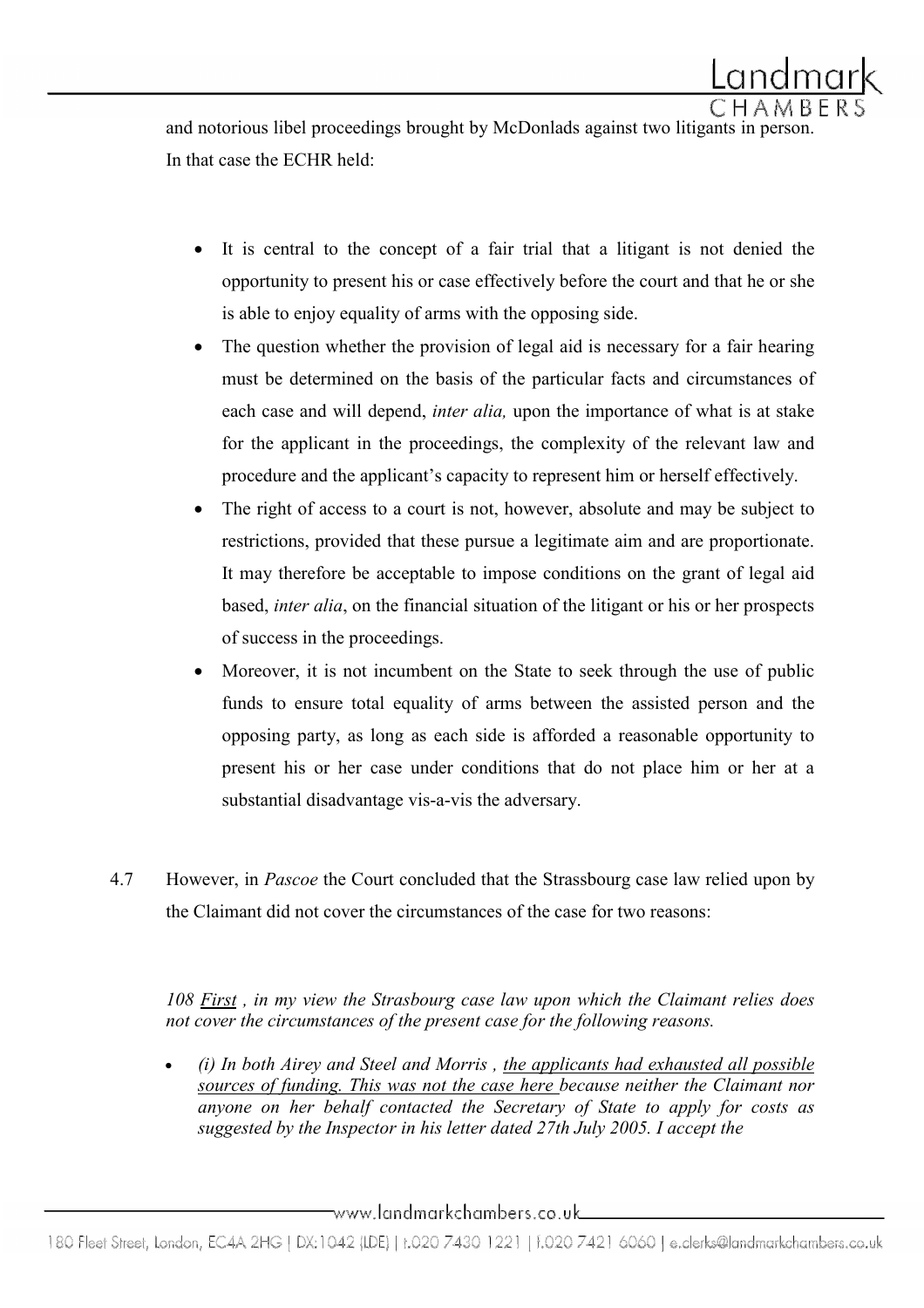

submission that the Claimant did not face a closed door: a further avenue was suggested through which she might have been able to secure funding, but she failed to take it. I do not accept that the Inspector was under any obligation or duty to forward the Claimant's application to the Secretary of State of his own motion. In those circumstances, as it seems to me, it cannot be said that the Claimant was "deprived" of the funding alleged to be necessary to ensure the right to a fair trial under Article  $6(1)$ : see also Andronicou ~v~ Cyprus 25 EHHR 491 at page 556, paragraphs 198 to 201.

- (ii) Neither Airey nor Steel and Morris is analogous to the present case for the reasons explained above. I accept that inquiry procedures are designed to be more user-friendly and less complex than those found in the courtroom. Individuals are enabled to present their own cases, and inspectors will normally adjust the inquiry timetable to facilitate matters for those seeking to put their case. This was done here, with the Inspector readily arranging the timetable around the availability of BEVEL's witnesses, even if this led to inconveniently long adjournments.
- (iii) In fact, the Claimant was much better placed than many litigants in person so far as concerns being able to present her case, because she benefited from a considerable amount of legal assistance and other support from witnesses and experts in an inquisitorial rather than an adversarial procedure: contrast the position of Mr McVicar in McVicar  $\sim$ v $\sim$  UK (2002) 35 EHRR 22.
- 109 Second, looking at the " nature and facts " of the present case, I am satisfied that the Claimant was in fact given  $a$  " reasonable opportunity to present her case ", which is the essence of the requirement of "equality of arms": see Dombo Baheer  $BV \sim v \sim$  The Netherlands (1993) 18 EHHR 213 at paragraph 33. I reach that conclusion based on the following principal facts.
- (i) The Claimant received the benefit of assistance from Counsel and a solicitor in the period before the inquiry. The Claimant's solicitor, a leading expert in compulsory purchase law, drafted a letter of objection in response to the Agency's Statement of Reasons. Counsel for the Claimant drafted for her the application for pre-emptive costs that was submitted at the pre-inquiry meeting on 22nd July 2005.
- (ii) During the inquiry itself, the Claimant had at various times the assistance of two barristers, acting pro bono, who attended the inquiry for three days, crossexamined some of the Agency's witnesses and submitted opening and closing submissions to the inquiry.
- (iii) The Claimant has a diploma in architecture and a degree in environmental science. She would therefore have had a much better grasp of the issues at the inquiry than would the ordinary lay objector.
- (iv) Another statutory objector, Mr Gwynne, who assisted the Claimant at the inquiry and cross-examined a number of the Agency's witnesses, holds professional qualifications in architecture. The Claimant clearly benefited from his expertise during the inquiry.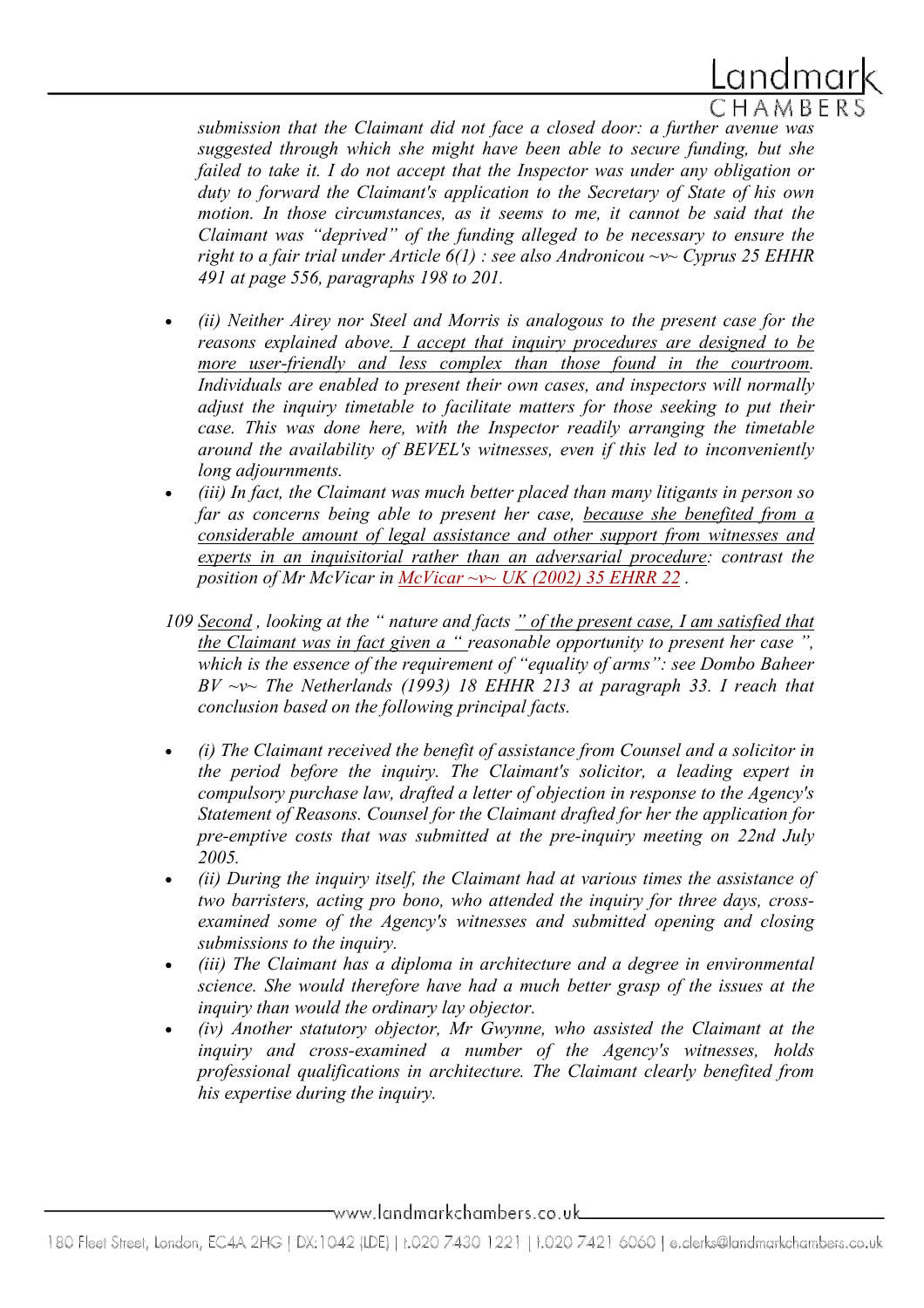

- (v) Despite her limited resources, the Claimant was able to obtain evidence and/or appearances from many witnesses, including several high-calibre public interest groups, academics and local politicians.
- (vi) Eversheds, the solicitors acting for the Agency, provided substantial administrative and technical support to the Claimant before, during and even after the inquiry. This was done free of charge. The details are set out in the witness statement of Ms Naylor at paragraphs 12.1 to 12.8. It is clear that the Claimant received very considerable assistance in this way (estimated at approximately 75 hours in all).
- (vii) Although additional evidence was served by the Agency on the penultimate day of the Inquiry, the Claimant did not seek an adjournment and, in the event, the Claimant's witnesses successfully responded to the evidence by email to Eversheds on the last day of the Inquiry (27th October 2005). Further, it is clear that Counsel for the Claimant had the benefit of seeing the evidence served by the Agency on 26th October 2005 before drafting the closing submissions on the Claimant's behalf.
- $(ix)$  There is no substance in the other alleged disadvantages to which Mr McCracken made reference during his submissions for the reasons given in Mr Maurici's written note of his submissions at page 18, paragraphs 63.9 and 63.10, as follows:

"63.9 the non-disclosure of the Kensington [Neighbourhood Renewal Assessment ]  $NRA$  condition schedule : again this is put forward as a particular circumstance where lack of sustained representation counted (or may have counted against) the Claimant BUT:

- o a Non-disclosure of NRA condition schedule only discussed once at inquiry when [the Agency] gave explanation of City Council's position— and Mr Zwart [the Claimant's pro bono Counsel] present  $-$  so at key moment represented — could have pursued via  $s$ . 250 [of the Local Government Act 1972 ] if considered necessary, issues re non-disclosure of documentation considered in Mr Zwart's closing  $-$  so aware of position  $-$  made no application at any time;
- o b Not alleged conclusions in [the Inspector's Report] could not be reached without this evidence  $-$  or unfair not provided;
- o c Not even referred to in Grounds as pleaded (by Mr Zwart) as an example of inequality of arms.

63.10 the failure to pursue the "housing market failure"/compensation/human rights point : Claimant had objection drafted by Mr Brand CPO specialist, [an] editor of [the Compulsory Purchase Encyclopaedia] and assistance and closing submissions from 2 barristers specialising in field — not raise point for good reason (see above)."

110 I therefore accept that the Inspector's own assessment of the "equality of arms" issue is both fair and accurate: see paragraph 494 of his report, which is in the following terms: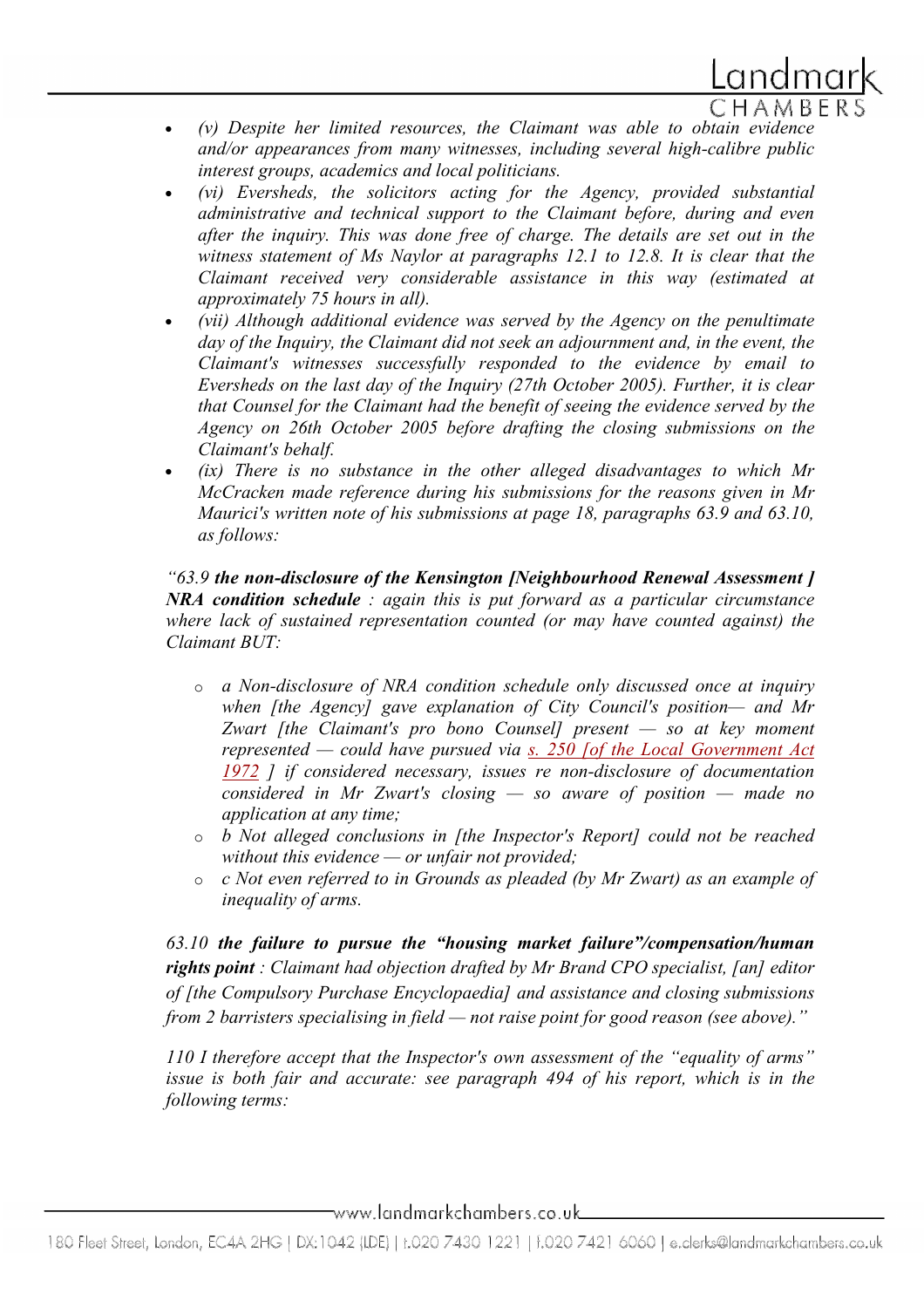

"In respect of the Inquiry itself, I am satisfied that its running allowed the Objectors fairly and reasonably to present their case with the resources available to them. These resources included advice from, and the attendance on two days of, Counsel, acting on a pro bono basis, who chose to cross-examine two of EP's witnesses. Closing submissions were also prepared on BEVEL's behalf by Counsel. The Inquiry programme was arranged to allow BEVEL witnesses to attend when convenient to them. Although fresh evidence was produced throughout the course of the Inquiry (on behalf of both EP and the Objectors) this was perhaps inevitable in the light of the nature of the case and examination and cross-examination of witnesses as the Inquiry progressed. There were no requests for any substantive adjournments to allow new material to be studied."

111 Accordingly, for those reasons, I am satisfied that the third ground of challenge fails.

### 5. OTHER HUMAN RIGHTS ISSUES & FOREGONE CONCLUSIONS

5.1 In short Human Rights arguments don't seem to have advanced directly objector's causes very much in the field of compulsory purchase. That is not withstanding the guidance in Circular 01/2004 noted above. In Pascoe, the only successful challenge under section 23 of the Acquisition of Land Act 1981 analysed in this paper, the finding by the High Court that there was a breach of section 6 of the HRA 1998 was solely on the limited basis that the interference with the Claimant's rights was not in accordance with law because of the error of approach to section 159(2) of the Leasehold Reform, Housing and Urban Development Act 1993.

# 5.2 In particular:

(1) The complaints that human rights have not been adequately dealt with by Inspector's and SoS have been rejected – Pascoe (paragraph 84) and Smith, at paragraphs 52 to 59 where the DL did not expressly refer to the article 8 point– despite claims of a lack of proper analysis of the interference with the complainant's human rights.

<sup>180</sup> Fleet Street, London, EC4A 2HG | DX:1042 (IDE) | t.020 7430 1221 | f.020 7421 6060 | e.clerks@landmarkchambers.co.uk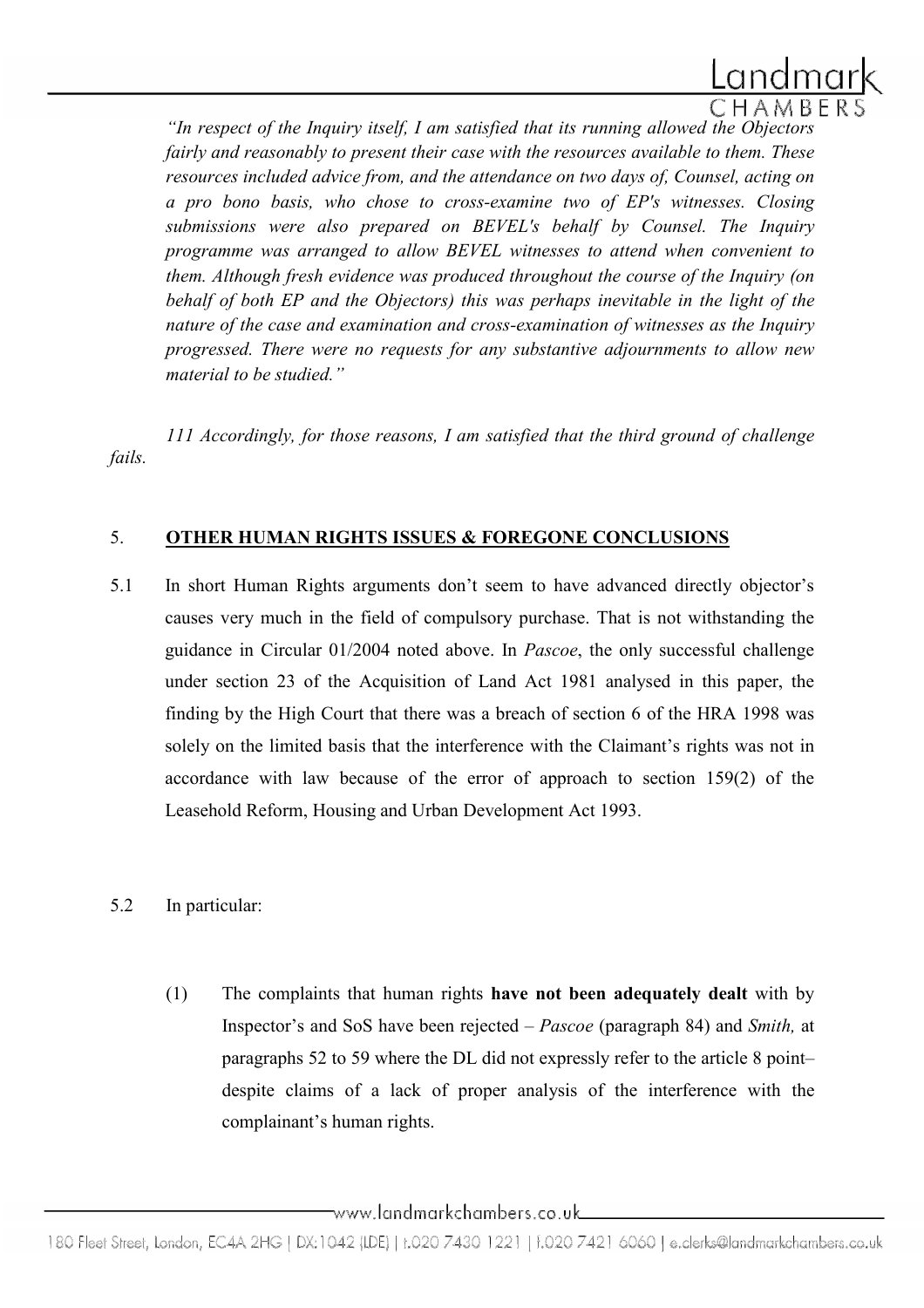

In Smith it was held that "even if the Defendant failed to have regard to the respect which was afforded for the Claimants' traditional way of life, nonetheless, his decision to confirm the order was proportionate".

See also the recent decision of Ouseley J (15 August 2008) in Maley  $\nu$ Secretary of State for Communities and Local Government – in relation to a Clearance Area CPO the suggestion that the SoS was duty bound to investigate the human rights implications was wrong – there was no basis on which to assert that a general duty to investigate human rights implications was implied into the procedure; that did not mean that such a duty could never exist in all circumstances – it was for the Claimant to establish the facts that showed that the degree of interference was not just. It was not right that the local authority had a duty to ask personal questions regarding the effect of the orders even if there had been a general duty to investigate human rights implications.

- (2) The Courts have accepted that the policy requirement that a CPO will not be confirmed unless there is a compelling case in the public interest fairly reflects the necessary element of balance required in the application of article 8 and Article 1 of the First Protocol to the ECHR (London Borough of Bexley and Sainsbury's v SoSE [2001] EWHC Admin 323, paragraphs 33-48 and Pascoe [2006] EWHC paragraph 66).
- (3) Accordingly there is no requirement to set out in a formulaic way the extent to which rights are interfered with. The Inspector's Report and the SoS's decision letter should be read as a whole to determine whether the necessary balancing exercise has been carried out.
- (4) There is a wide margin of appreciation in relation to both Articles in terms of proportionality - Pascoe [2006] EWHC paragraph 67.
- (5) A measure can be proportionate even if not the least intrusive means possible. That issue was dealt with fully in Pascoe (paragraphs 78-83 but now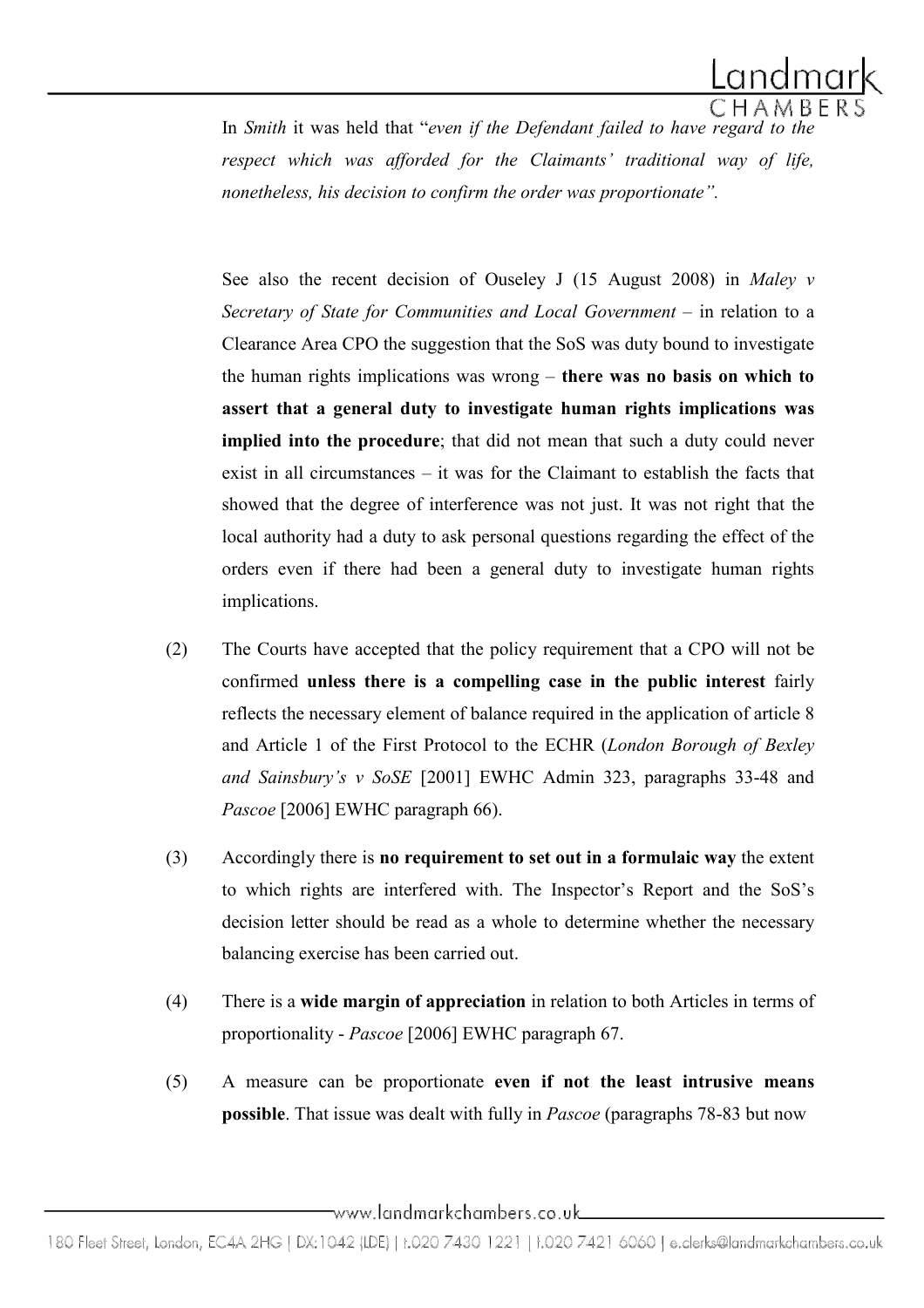seems settled in this context –see also Belfields Ltd v Secretary of State for Communities and Local Government [2007] EWHC 3040 (Admin).

#### FOREGONE CONCLUSION

#### Powell

- 5.3 In  $R($ on the application of Powell) v SSCLG [2007] 2051 (Admin) the applicants sought to quash a CPO that had been made in respect of a number of homes for the purposes of regeneration. The applicants argued that the SoS had failed to have regard to her own policies in confirming the CPO since the decision ran counter to her policy on affordable housing and was therefore irrational. Secondly they contended that there had been a breach of Art.6 ECHR since the Inspector had failed to make findings of fact and instead had made conclusions and recommendations. Thirdly, they argued that the CPO infringed their Art.8 rights and finally they argued that the outcome of the inquiry had been a foregone conclusion in breach of Art.6 as there had been prior approval of the CPO under a funding agreement between the local authority and the SoS.
- 5.4 Sullivan J dismissed the application, holding that given the highly judgmental nature of housing, the SoS had not acted irrationally in the light of her housing policies:

"5. As set out in the grounds, ground 4 complained that the Secretary of State in confirming the order for the purposes of "the creation of a sustainable community through a better balanced housing market" failed to have regard to the requirements of her policy on housing and housing market failure and renewal. Various policy documents are referred to. It is not clear why some of them are said to be relevant to the present case since they deal with Compulsory Purchase Orders under the Housing Act but, in any event, the submission that the Secretary of State failed to have regard to her own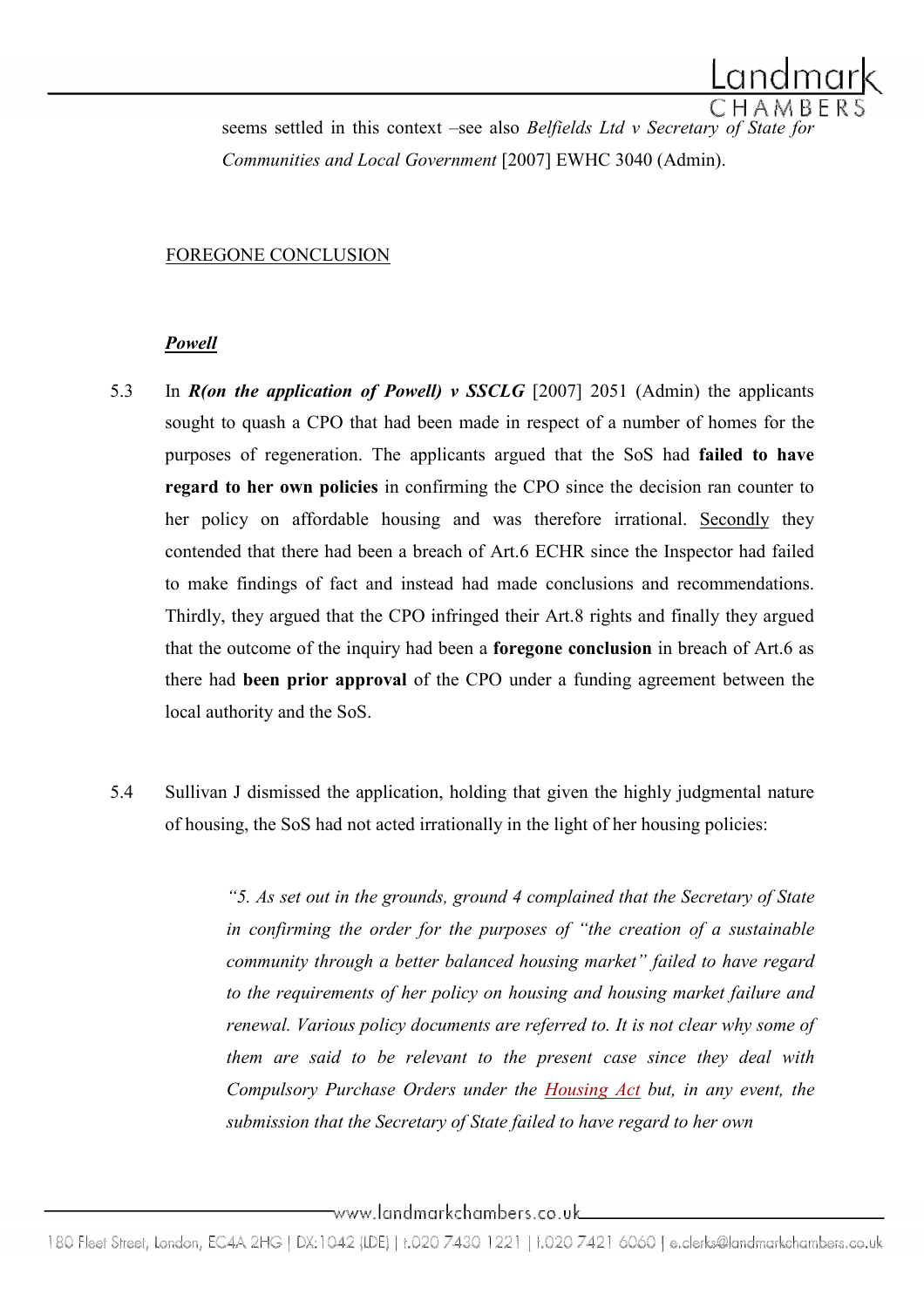policies is really a non-starter. There is no reason whatsoever to suppose, and the onus would lie on the claimants to establish, that the Secretary of State did fail to have regard to the relevant policies. Certainly there is nothing in the decision letter to suggest that there was any failure to have regard to them. In reality, as put by Ms Joyce, whom I permitted to speak on behalf of the claimants, the complaint under this ground appears to be rather more a challenge to the rationality of the Secretary of State's housing market renewal policy. The gist of the complaint, as it is now put, is that the policy effectively runs counter to other government's policies on affordable housing and therefore that the policy is irrational. I quite understand that the claimants may disagree with the Government's housing market renewal policy but it is really quite impossible to say that the policy itself is irrational, given the highly judgmental nature of housing policy generally. So it seems to me that ground 4, as now put, which is in essence a bald assertion that the housing renewal policy is irrational, is misconceived."

5.5 The Art.6 complaint was also misconceived; the inquiry system was fair and Inspectors do make findings of fact in reaching conclusions and making recommendations:

> "8. The reasons, as I understand them, were principally these. First of all, it was contended that the Inspector should have been required to make findings of fact and it seemed to form a substantial part of the objectors' case that there had been a change in the relevant inquiries procedure rules from requiring the Inspector to make findings of fact and recommendations requiring him to make conclusions and recommendations. That criticism of the change in the rules is wholly misconceived. The change in the rules reflected the reality in planning and Compulsory Purchase Order inquiries and other inquiries of a similar kind. It is very difficult to disentangle straightforward findings of fact from matters of judgment or opinion and thus one very often sees findings of fact and conclusions and opinions mixed up. Thus, whether a site is a particular acreage or not is a question of fact; whether it is unduly prominent, whether it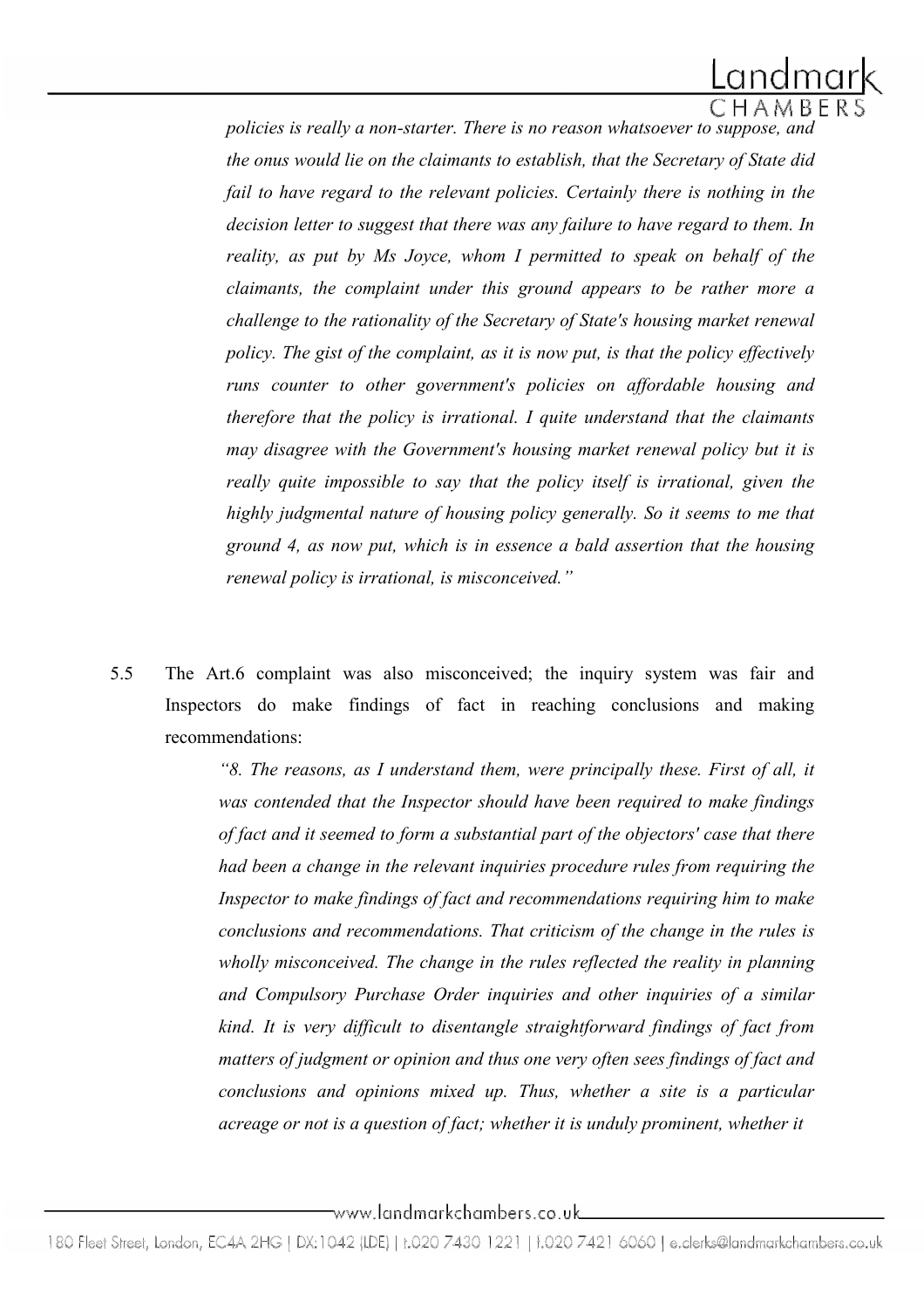

is run down, why it is run down, those are matters of opinion, and judgment. Thus it is that conclusions are required from an Inspector and those conclusions will embrace both matters of fact and matters of opinion or judgment on which the Inspector will ultimately make his or her recommendation. If it can be demonstrated that in reaching his or her conclusions the Inspector has omitted to make an essential finding of fact , not a matter of disputed judgment, then that may form the basis of a legal challenge, because if the Inspector has not found an essential fact then neither the Inspector nor the Secretary of State would have been able to take it into account as a relevant consideration. So the rules first of all reflect the reality, that is to say the difficulty of distinguishing between fact and opinion in cases like this but, secondly, they do not preclude the possibility of a legal challenge upon the basis that it was necessary to find a particular fact and that fact was not found.

9. The question in this case, in any event, is academic because there is no proper evidential basis for the assertion that the Inspector failed to find particular facts. It is said that certain matters were or were not established during cross-examination. There is no proper evidence to that effect. It is well established that if a claimant in such a case wishes to challenge the accuracy of an Inspector's report, then the challenge must be set out in a witness statement so that the Inspector will have a proper opportunity to respond and the acquiring authority. That has not been done and I have to say that a number of the "facts" that it was said were established in evidence were rather more matters of judgment than fact."

5.6 The policy of encouraging regeneration of pathfinder areas and funding them would not lead to pre-determination unless the SoS had forejudged the objections to the CPO. On the facts she had plainly not done so and there was accordingly no predetermination: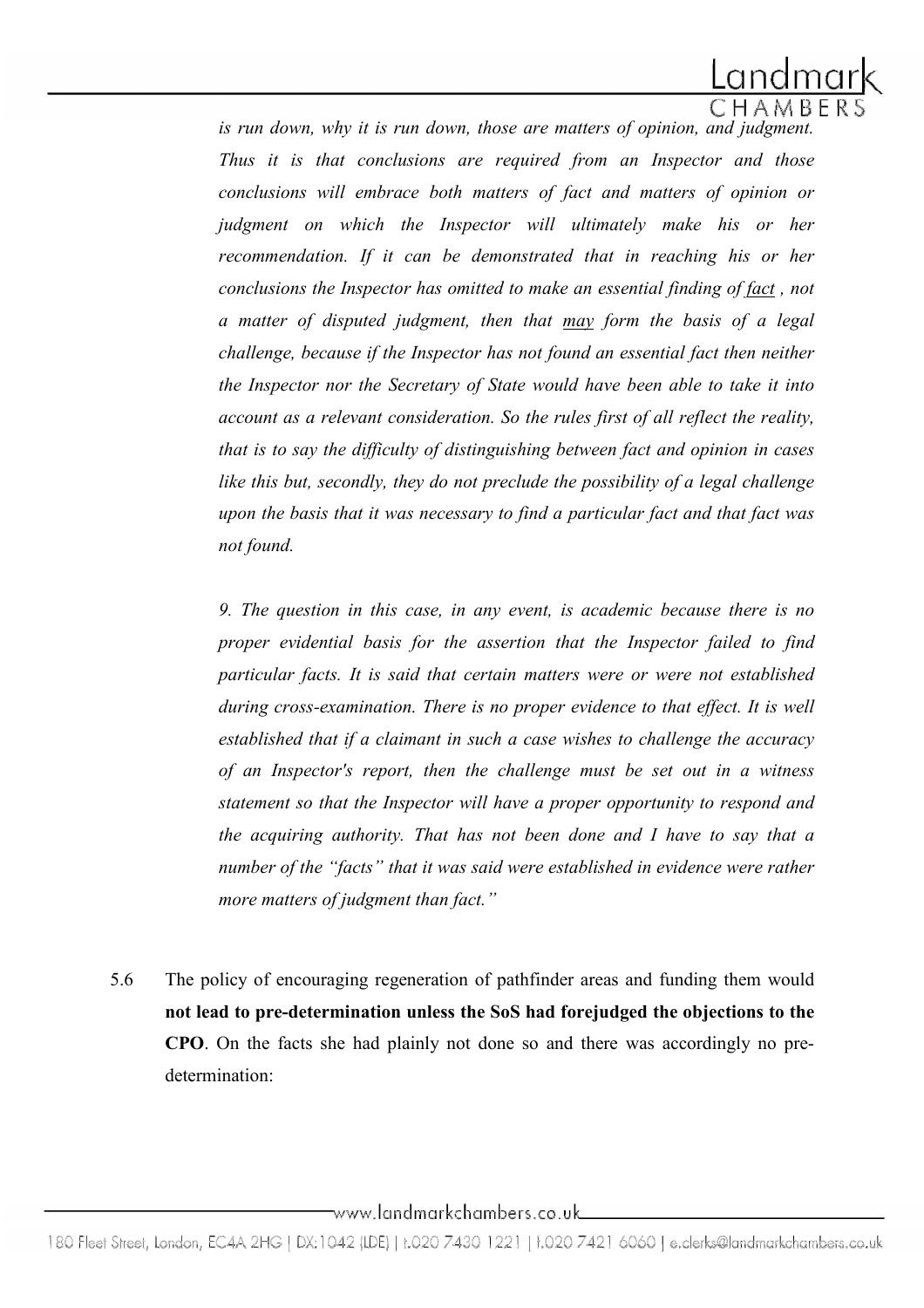"13. That, I think, leaves one other matter which was raised. It was said that there was not a fair trial because effectively the outcome was a foregone conclusion because there was a "prior approval" of the Compulsory Purchase Order as a result of the various agreements that were entered into between the Secretary of State and the local authority and others prior to the Compulsory Purchase Order. In particular, there was a Marketing Restructuring (Implementation) Agreement dated 31st March 2004. Now, there is no doubt that under those agreements the Council was offered financial support under the regeneration of pathfinder areas programme and that certain targets were set for the acquisition of properties, the demolition of properties and so forth, and funding was provided upon the basis that those targets would be met. However, the answer to this point is to be found in both the skeleton argument of Mr Maurici and in the skeleton argument of Ms Patterson QC on behalf of the local authority. Clearly there cannot be any dispute that the Secretary of State does have a policy of encouraging the regeneration of pathfinder areas in the manner proposed by this council and, that because there is such a policy, funding is provided for its implementation. But that is a very long way from saying that the outcome of any particular compulsory purchase order or the fate of any particular property in a compulsory purchase order is effectively a foregone conclusion. As the Franklin case ( Franklin v Minster of Town and Country Planning [1948] AC  $87$ ) demonstrates, while there may in principle be unlawful predetermination, it exists only if the Secretary of State has forejudged any genuine consideration of objections to a Compulsory Purchase Order and simply does not genuinely consider the objections that have been made. One only has to read the Inspector's report for it to become perfectly obvious that the Inspector did very carefully consider all of the points made in respect of each individual objector, and reached conclusions in respect of them. I accept that the objectors do not agree with those conclusions, but the conclusions were open to the Inspector on the evidence. The Secretary of State has accepted those conclusions. Thus there is no evidential basis for the claim that there was in some way prior approval."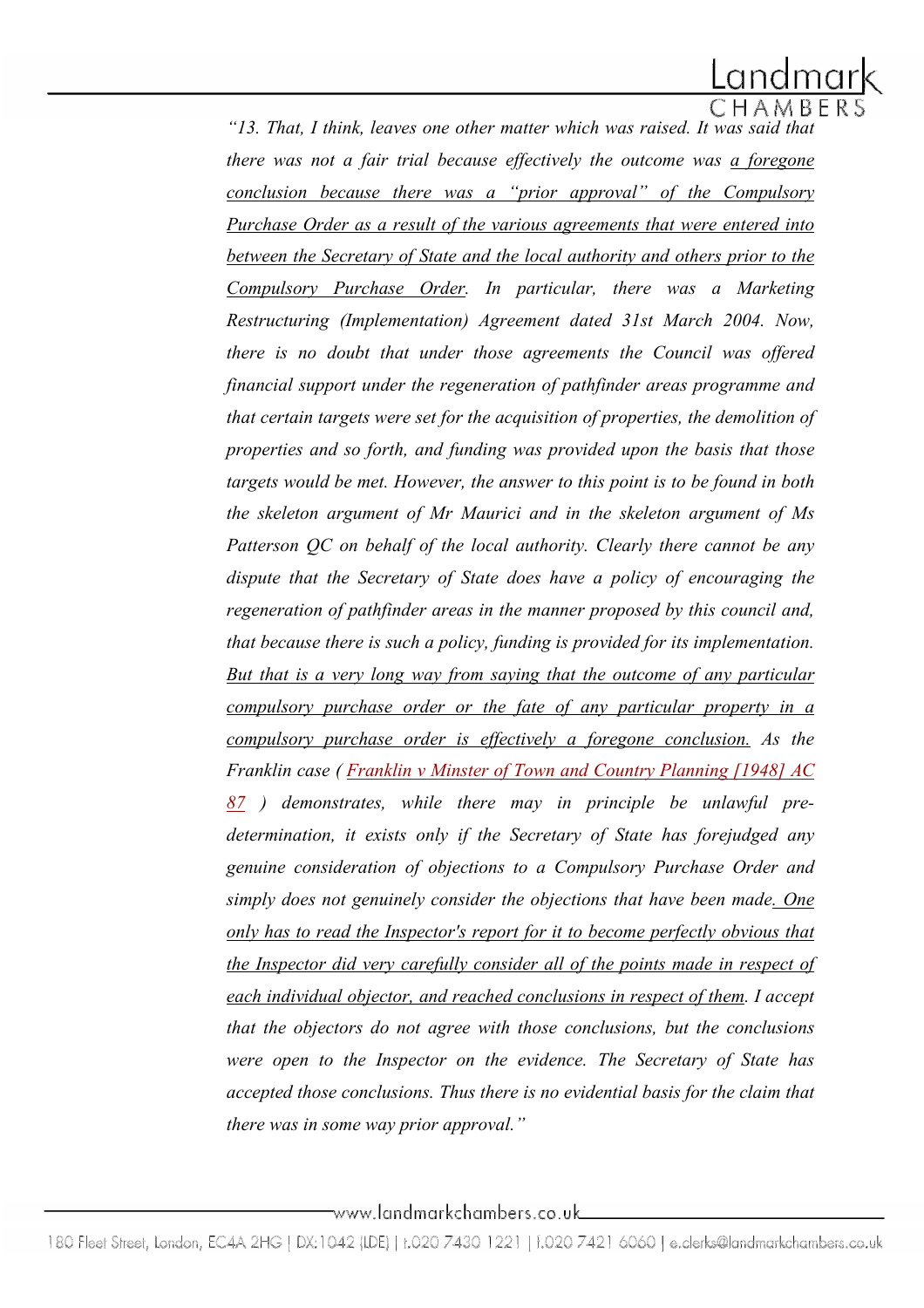# Belfields

5.7 In Belfields Ltd v Secretary of State for Communities and Local Government [2007] EWHC 3040 (Admin) (September 2007, Mr George Bartlett QC sitting as a Deputy High Court Judge) one of the grounds of challenge was that the market structuring implementation agreement entered into by the Council with the First Secretary of State amounted to prior approval of the CPO scheme.

# 5.8 The Court held:

59 The principal argument advanced by Ms Joyce on Mr Powell's behalf was that neither the Secretary of State as confirming authority nor the inspector in his duty to report the inquiry to the Secretary of State complied with the requirements of a fair hearing by an impartial tribunal. This failure to comply with Article 6 was said to have three elements. The first was that the Market Restructuring (Implementation) Agreement of 31 March 2004 effectively amounted to the prior approval of the CPO. The same contention on that and other agreements was advanced before Sullivan J in relation to the Queens Road and Bedford Road CPO , and he said this about it in paragraph 13 of his judgment:

"Now, there is no doubt that under those agreements the Council was offered financial support under the regeneration of pathfinder areas programme and that certain targets were set for the acquisition of properties, the demolition of properties and so forth, and funding was provided upon the basis that those targets would be met. However, the answer to this point is to be found in both the skeleton argument of Mr Maurici and in the skeleton argument of Ms Patterson QC on behalf of the local authority. Clearly there cannot be any dispute that the Secretary of State does have a policy of encouraging the regeneration of pathfinder areas in the manner proposed by this council and, that because there is such a policy, funding is provided for its implementation. But that is a very long way from saying that the outcome of any particular compulsory purchase order or the fate of any particular property in a compulsory purchase order is effectively a foregone conclusion. As the Franklin case ( Franklin v Minster of Town and Country Planning [1948] AC 87 ) demonstrates, while there may in principle be unlawful pre-determination, it exists only if the Secretary of State has forejudged any genuine consideration of objections to a Compulsory Purchase Order and simply does not genuinely consider the objections that have been made. One only has to read the Inspector's report for it to become perfectly obvious that the Inspector did very carefully consider all of the points made in respect of each individual objector, and reached conclusions in respect of them. I accept that the objectors do not agree with those conclusions, but the conclusions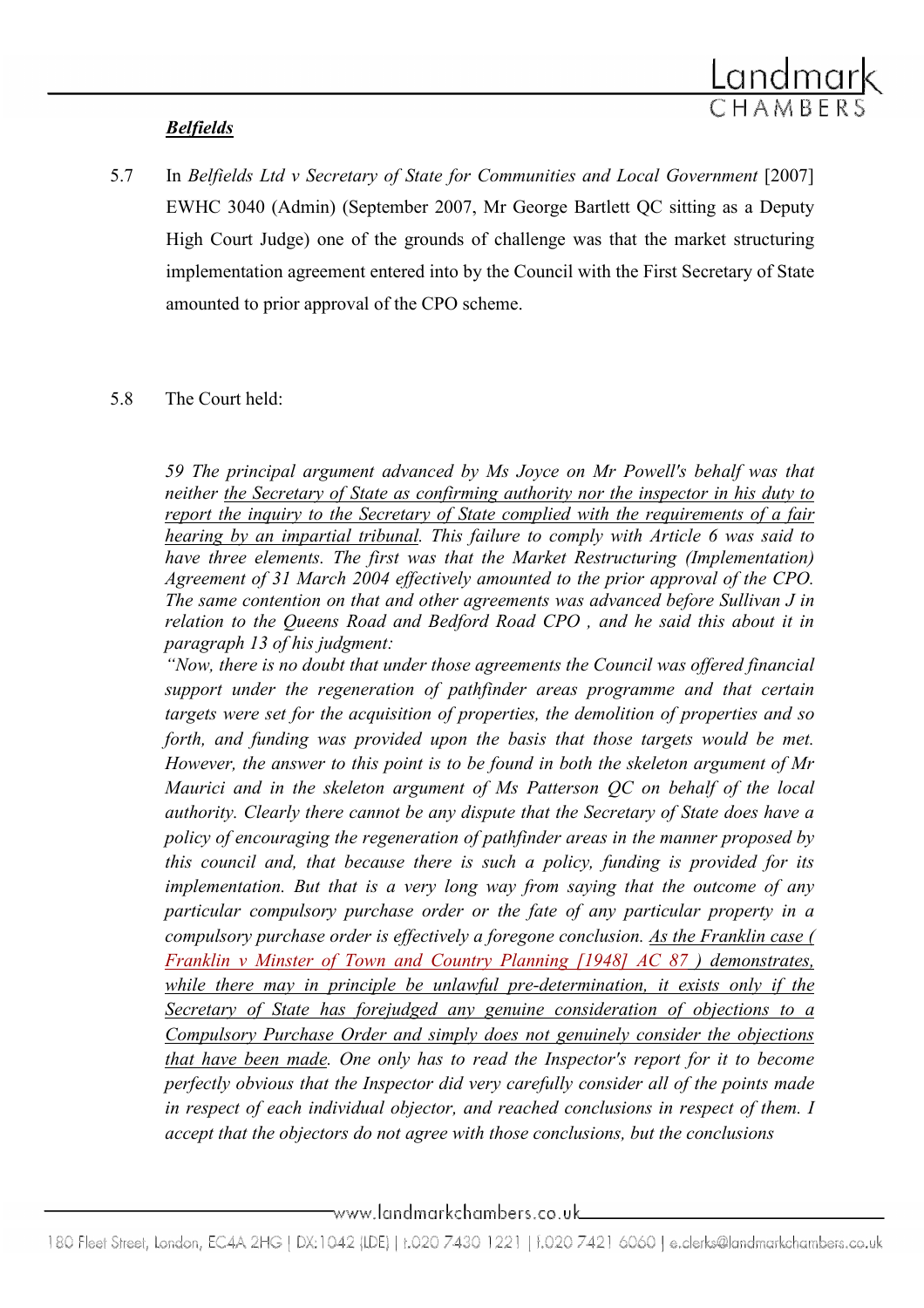

were open to the Inspector on the evidence. The Secretary of State has accepted those conclusions. Thus there is no evidential basis for the claim that there was in some way prior approval."

60 I respectfully adopt the judge's reasoning in that paragraph, and I reach the same conclusion on the report of the inspector in the present case and the decision that was made on the basis of it.

### SUMMARY OF HUMAN RIGHTS POINTS ON PREVIOUS CASES

# **Smith**

5.9 Wyn Williams J held that the SoS had not breached the claimants' rights under Art.8 ECHR since the decision was a justified and proportionate measure given the overwhelming importance of acquiring the site. He also held that a decision to confirm a CPO might be proportionate even though it was not the least intrusive interference with a landowner's rights. In any event, on the facts, the CPO was the least intrusive measure since realistically the only way of ensuring that a substantial proportion of the land for the 2012 Games was obtained by the necessary date was to make the order.

# Sole

5.10 Sir Michael Harrison also held that there had been no breach of the Claimants Art.8 rights. The CPO was a proportionate interference, having regard to the fact that the Olympic Games were in the interests of the economic well-being of the country. It was not correct that there was no urgent need for the CPO; the construction was due to be carried out in early 2008 and the need was acute.